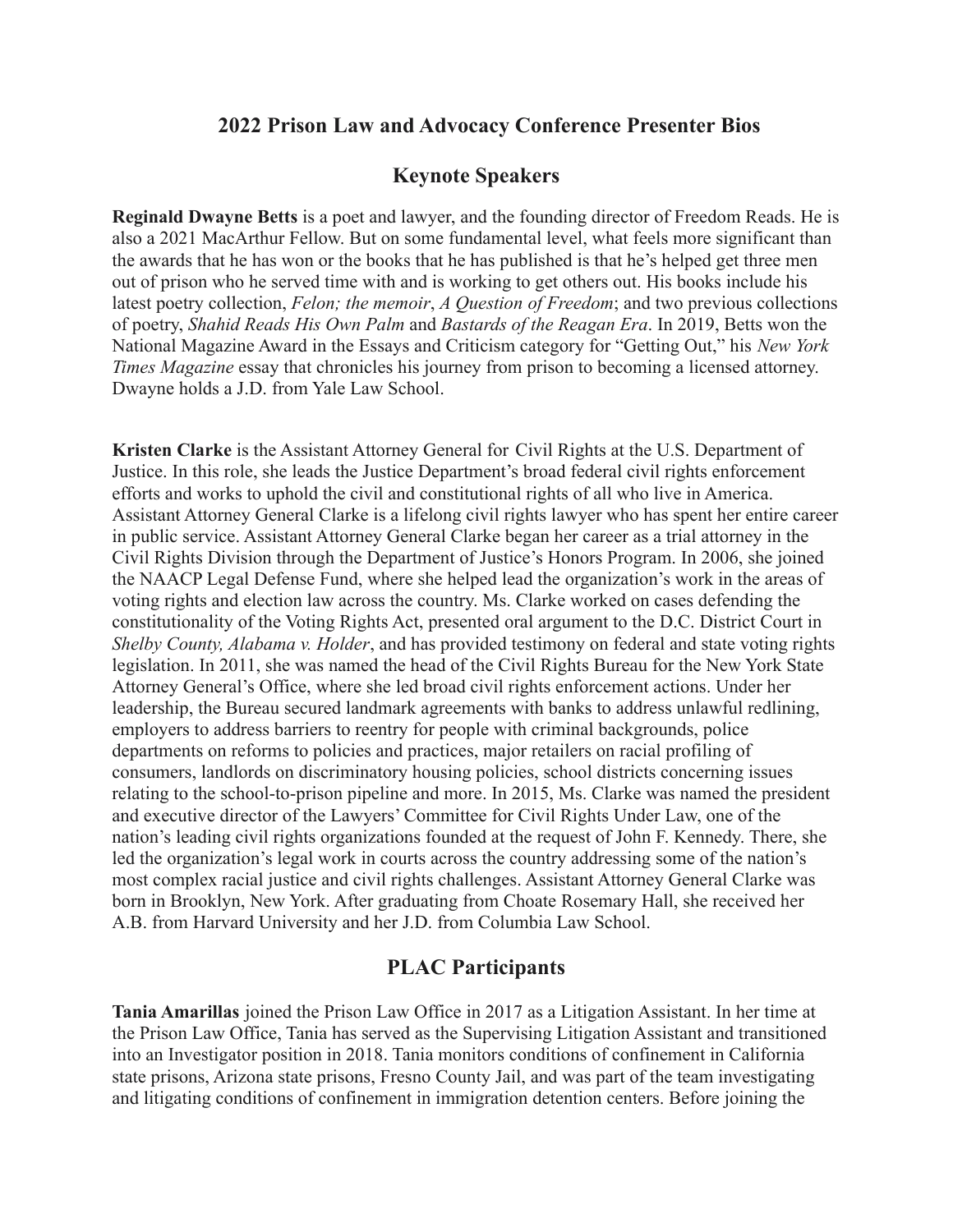PLO, she directed legal aid and college access services at her local community center in northeast Los Angeles. She has also worked extensively with immigrant communities in Los Angeles and Boston providing direct services and as an advocate for comprehensive immigration reform. Tania has also interned at various non-profit organizations including Centro Presente, Learning Rights Law Center, and the Phillips Brooks House Association. She received a B.A. in Government from Harvard College, and is fluent in Spanish.

**Easha Anand** litigates police excessive force, criminal defense, habeas, prison conditions, and other civil rights cases around the country. Prior to joining the MacArthur Justice Center, Easha was an attorney in the appellate practice of a large law firm, where she secured a [grant of](https://www.scotusblog.com/case-files/cases/torres-v-madrid/) [certiorari](https://www.scotusblog.com/case-files/cases/torres-v-madrid/) from the Supreme Court for a victim of a police shooting and argued an en banc Ninth Circuit case that [resulted in vacatur](https://cdn.ca9.uscourts.gov/datastore/opinions/2019/07/09/16-10150.pdf) of a life without parole sentence imposed on her client for crimes he committed as a juvenile. A graduate of the University of California, Berkeley, School of Law, Easha clerked for Justice Sonia Sotomayor on the United States Supreme Court and Judge Paul J. Watford on the Ninth Circuit Court of Appeals. Before law school, Easha worked as a journalist and as a capital defense investigator.

Easha is based in the San Francisco area and is affiliated with MacArthur's Washington, DC, office.

**Amanda Antholt** is a Managing Attorney in Equip for Equality's Civil Rights Team. EFE is a private, non-profit disability rights organization. Her work focuses on the intersection of disability and the criminal justice system. Prior to joining EFE, she spent 12 years in private practice litigating civil rights cases including involving police misconduct, prisoners' rights, and employment discrimination. She has taught courses on civil rights litigation as an adjunct professor at the University of Wisconsin Law School and Chicago-Kent College of Law.

Prior to attending law school, Amanda spent several years working for the Wisconsin Coalition Against Domestic Violence. There, her work on public policy issues and staffing a clemency project for women who were wrongly incarcerated inspired her to go to law school. During law school, she obtained wonderful clerkships with the New York Legal Aid Society's Prisoners' Rights Project and the ACLU's Reproductive Freedom Project. While in Madison, throughout law school, she worked with the public interest law firm Garvey & Stoddard on a class action challenge to the conditions of confinement at the Wisconsin Supermax prison.

**Professor Andrea Armstrong** joined the Loyola University New Orleans, College of Law faculty in 2010. She is a national expert on prison and jail conditions and is certified by the U.S. Department of Justice as a Prison Rape Elimination Act auditor. Prof. Armstrong founded [IncarcerationTransparency.org](https://www.incarcerationtransparency.org/), a database/website designed by [Prof. Judson Mitchell](https://law.loyno.edu/academics/faculty-and-staff-directory/r-judson-mitchell-jr), that provides facility-level deaths behind bars data and analysis for Louisiana and memorializes lives lost behind bars. Her research has been profiled by [New Yorker Magazine](https://www.newyorker.com/magazine/2021/08/23/a-fight-to-expose-the-hidden-human-costs-of-incarceration) and quoted in the New York Times, the Atlantic, National Public Radio, and the Times-Picayune among others. Her scholarship focuses on the constitutional dimensions of prisons and jails, specifically prison labor practices, the intersection of race and conditions of incarceration, and public oversight of detention facilities. She teaches in the related fields of incarceration law and policy, constitutional law, criminal law and procedure, law and poverty, and race and the law.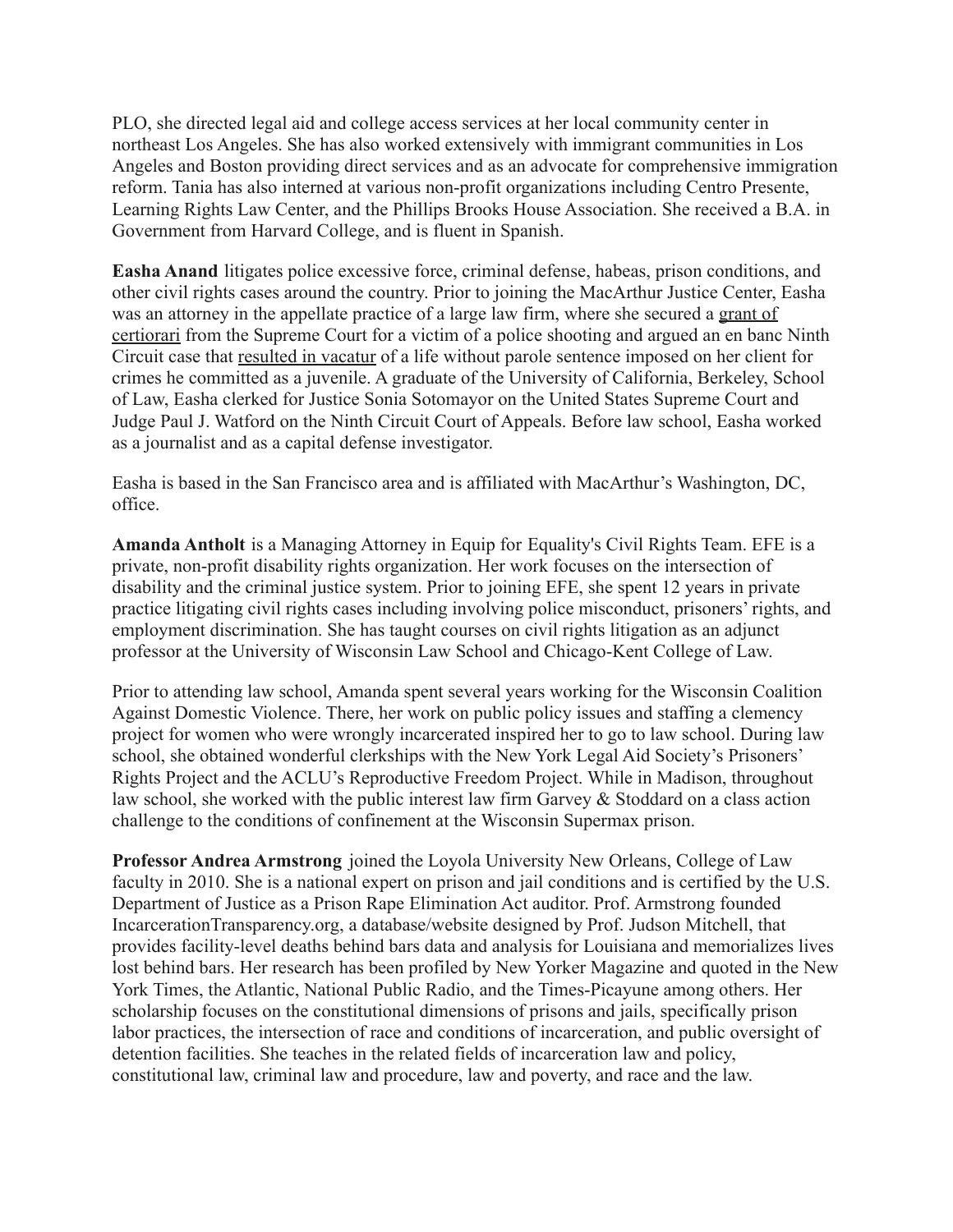**Vidhi Bamzai** is a staff attorney with the Immigrant Justice Project at the Southern Poverty Law Center (SPLC) in Jackson, MS. Vidhi's current casework includes representing putative class members detained in a detention center in Georgia, victims of the historic 2019 ICE Raids in Mississippi, and individuals seeking habeas corpus relief from prolonged immigration detention. Prior to her immigrant justice work, Vidhi was a Law Fellow in the SPLC's Criminal Justice Reform Project, working on children's and adult prison conditions issues, also in Jackson. Specifically, Vidhi co-led an investigation into environmental conditions at Parchman Prison, including potential violations of the Safe Drinking Water and Clean Drinking Water Acts. Vidhi graduated from Boston University School of Law in 2018, where she was a Public Interest Scholar. She also graduated from the University of Michigan with a B.A. in Public Policy. Vidhi is a first-generation American who grew up in the suburbs of Detroit, MI, and is a huge Detroit and University of Michigan sports fan.

**Sheila A. Bedi** is a clinical professor of law at the Northwestern Pritzker School of Law and director of the Community Justice and Civil Rights Clinic, a law school clinic that provides students with the opportunities to work within social-justice movements on legal and policy strategies aimed at redressing over-policing and mass imprisonment. Bedi litigates civil-rights claims on behalf of people who have endured police violence and abusive prison conditions. She also represents grassroots community groups seeking to end mass imprisonment and to redress abusive policing. Bedi teaches classes on legal reasoning and writing and the law of state violence to students who are incarcerated through Northwestern's Prison Education Program. Bedi's partnerships with affected communities on litigation and policy campaigns have closed notorious prisons and jails, increased community oversight of law enforcement, created alternatives to imprisonment and improved access to public education and mental health services. Previously, Bedi served as a deputy legal director of the Southern Poverty Law Center. Her honors include the NAACP's Vernon Dahmer and Fannie Lou Hamer Award and the Federal District Court Excellence in Public Interest Award (N.D. IL). Bedi writes about race, gender, and the justice system. She is the co-author of a case book on the law of incarceration. Her scholarship has been published in the Stanford Journal of Civil Rights and Civil Liberties, the Harvard Black Letter Law Review and her commentary has been published by the Washington Post, the Chicago Tribune, U.S. News and World Reports, and USA Today.

**Mark Begnaud** is a civil rights and personal injury lawyer with Eshman Begnaud in Decatur, Georgia. Mark is a former public defender who serves on the Georgia Bar's Indigent Defense Committee, and he is a 2010 graduate of Gideon's Promise, a public defender training organization. Since going into private practice, Mark has spent more than a decade litigating Section 1983 cases. Mark has been certified as lead counsel in two high-profile civil rights class action cases, and he has litigated or is litigating over 50 civil rights cases in Georgia federal courts, more than two dozen of which are prisoner cases. Mark is a graduate of Harvard University and the Georgia State University College of Law.

**Elizabeth ("Beth") Blackwood** is Counsel & Director for the First Step Act Resource Center at the National Association of Criminal Defense Lawyers (NACDL). While at NACDL, Beth has helped manage the Federal Compassionate Release Clearinghouse and the Excessive Sentence Project, pro bono projects which have resulted in reduced sentences for over 200 federal prisoners. Before joining NACDL, Beth practiced for eleven years as an Assistant Federal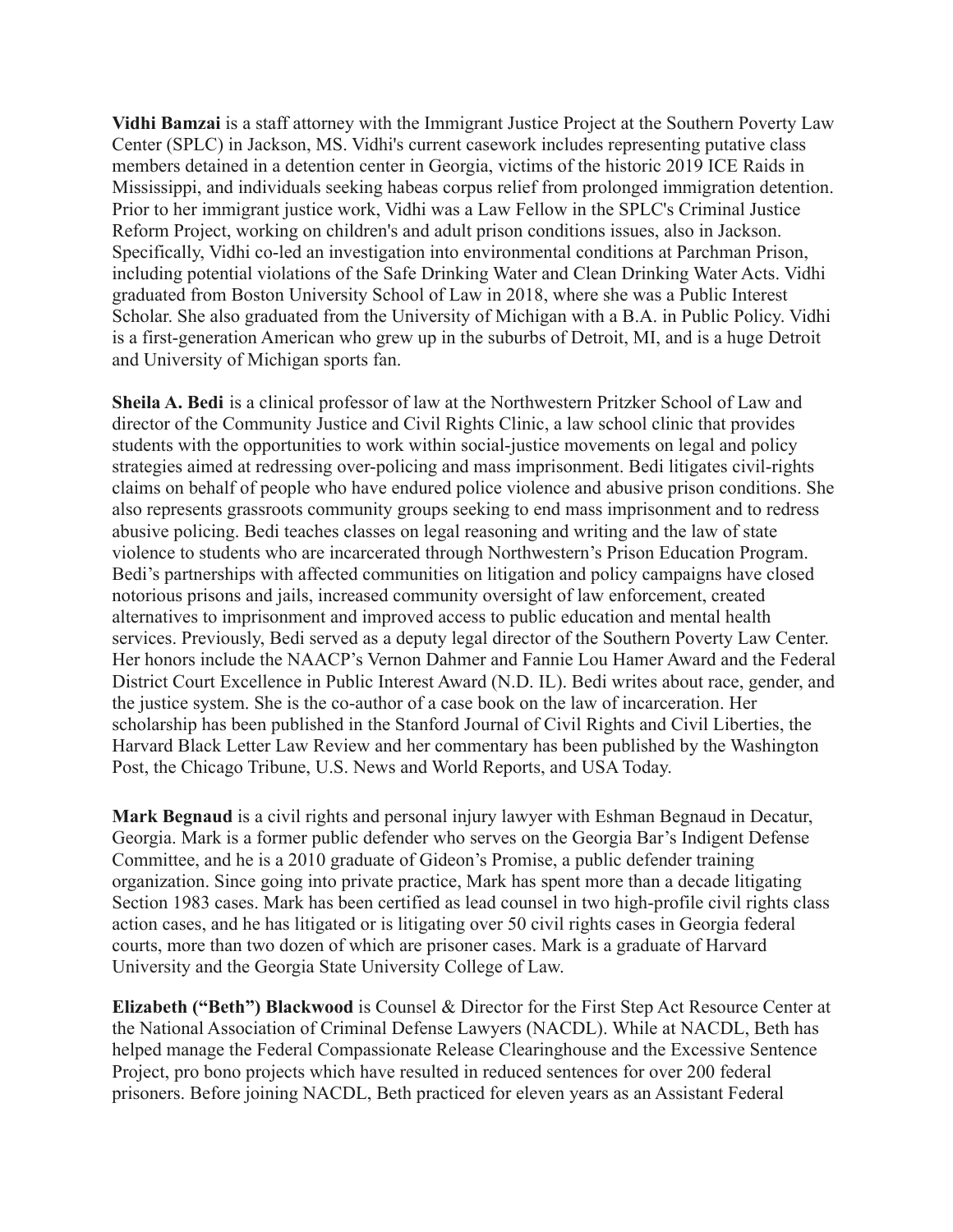Defender and Research and Writing Attorney at the Federal Public Defenders of Western North Carolina, where she represented indigent defendants charged with a wide variety of federal crimes, including drug and firearm offenses, violent crimes, fraud, and sex offenses. Beth represented clients through every stage of a criminal case, including pre-indictment, pretrial, plea negotiations, trial, and sentencing. She also handled numerous habeas proceedings and appeals before the Fourth Circuit Court of Appeals. Prior to the Federal Public Defenders, she practiced for several years at a large Chicago law firm where she worked extensively on criminal and pro bono matters, including the representation of a Georgia inmate in a capital habeas corpus proceeding and the management of the firm's pro bono clinic that provided legal services to indigent Chicagoans. She holds a B.A. from the University of North Carolina at Chapel Hill, and a J.D. from the University of Michigan Law School, where she was an Executive Editor of the Michigan Journal of Race and Law.

**Sarah Blair** grew up in California and spent nine years living in Boston, where she earned her undergraduate degree from Boston University and her law degree from Harvard. Sarah spent her law school summers working at Prisoners' Legal Services of Massachusetts and the Southern Center for Human Rights in Atlanta. After graduating from law school in 2019, Sarah moved to Chicago and has been working as an attorney at Uptown People's Law Center ever since, litigating both individual and class action cases on behalf of Illinois prisoners. Sarah's most recent project has been revamping UPLC's prison mail system.

**Alex Boutros** is a community organizing manager at Chicago Votes, a nonprofit working to make our democracy more fun and inclusive. Alex graduated from DePaul University where she studied voting rights and felony disenfranchisement at Stateville Prison, she is now working with her team and a coalition of organizations to uphold the right to vote for those detained pretrial in IL. She is also currently helping to lead the Unlock Civics coalition to restore the right to vote for those currently still incarcerated in IL.

**Brandon Carr** is from New York and teaches physical education to elementary school children in Chicago. After practicing independently for 5 years to battle mental health issues, he received his yoga certificate at the height of the pandemic to bring healing to his heart and the community. His goal is to be an introduction to yoga to all who have never practiced before.

**Laura Cowell** is a Special Counsel with the U.S. Department of Justice, Civil Rights Division, Special Litigation Section. In her over twelve years with the Special Litigation Section, Ms. Coon has investigated, litigated, and enforced consent decrees and settlement agreements involving patterns or practices of unconstitutional prison/jail conditions and patterns or practices of police misconduct. These cases involve investigating the root causes of governmental deprivations of constitutional rights, designing institutional reform, litigating when necessary, and monitoring and enforcing the reform requirements. Her work at DOJ has spanned the country, including New Orleans, Jackson, Portland, Los Angeles, Detroit, Miami, Little Rock, and the U.S. Virgin Islands. Prior to her tenure at the Justice Department, Ms. Coon was an associate with WilmerHale in Washington, D.C. and a law clerk for Hon. Irma E. Gonzalez, U.S. District Court for the Southern District of California. Ms. Coon obtained her J.D. from Vanderbilt in 2001.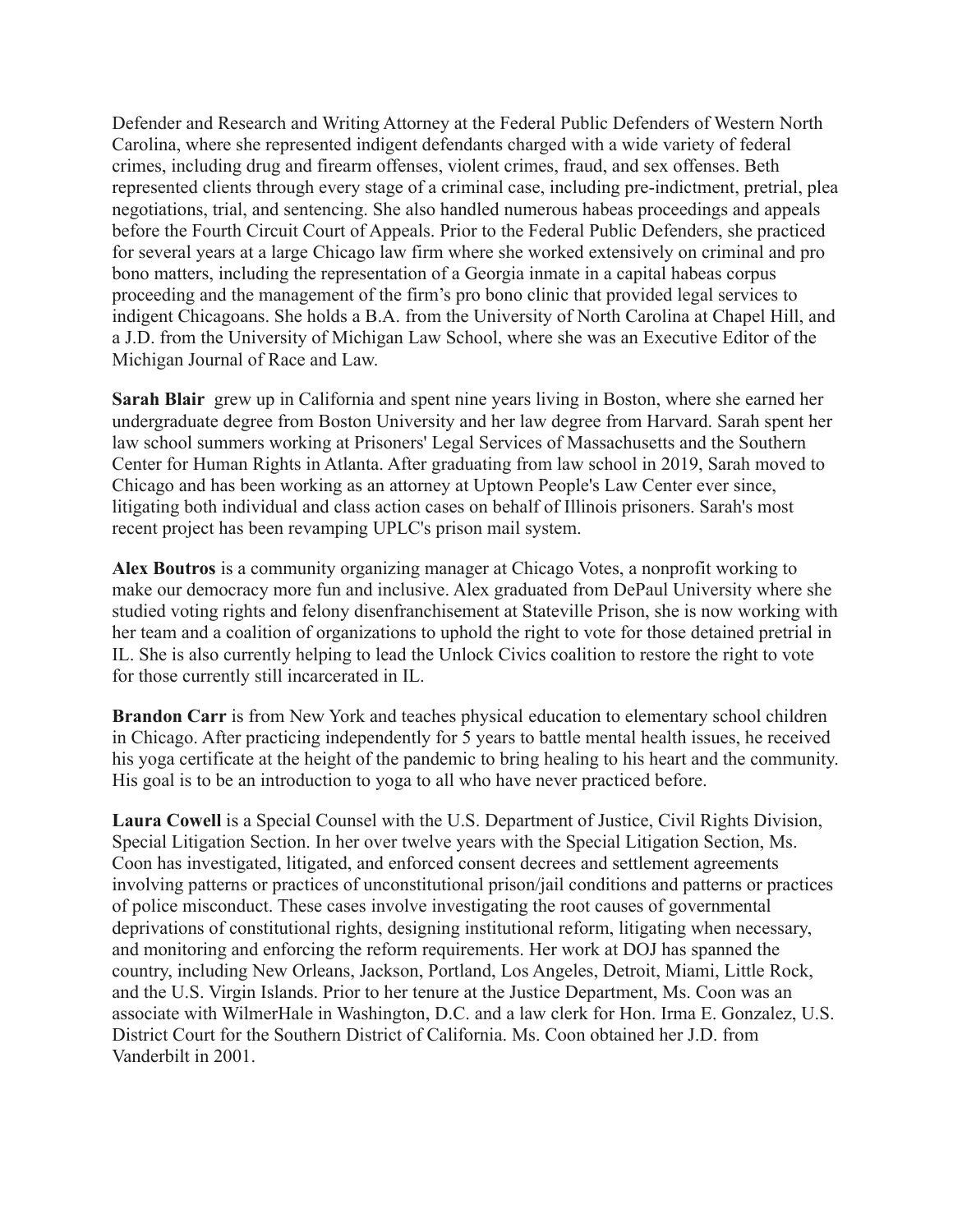**Agnotti Cowie (they/she)** grew up in Chicago and is passionate about the intersection of social justice, community dialogue, and performing arts. They facilitate workshops employing a variety of pedagogical techniques such as InterPlay, Theatre of the Oppressed, Clowning, and Devising. Since 2013, she has been hired by InterPlay to produce and facilitate events around the world as well as recently becoming their Development Director. They are also freelancing for a number of theatre companies and schools, as a teaching artist, performer, and facilitator offering workshops in drama, puppetry, storytelling, musical theater, and movement.

**Kara Crutcher (she/her)** joined the Community Justice and Civil Rights clinic at Northwestern University Pritzker School of Law in 2021 as the Thomas F. Geraghty fellow. Guided by great feelings of love for her hometown Chicago (the occupied land of the Council of the Three Fires), Black people, and abolition, Kara is a mental health informed attorney dedicated to movements for justice and the creation of spaces where people can truly lean into the fullness of their humanity. Her primary area of work includes civil rights litigation on behalf of individuals navigating the intersection of systemic oppression, mass incarceration, and over policing. Additionally, Kara represents grassroots community organizations advocating for alternatives to over policing, and is a volunteer attorney for the [Cannabis Equity Illinois Coalition](https://cannabisequityil.org/) where she supports the coalition's record clearing and cannabis equity efforts. Her work is rooted in the path she continues to take towards radical self-love and healing, coming from a family, community, and people that have been deeply impacted by systemic violence, intergenerational trauma, and the practice of joy as a tool of resistance. Kara also incorporates embodiment practices such as Interplay and Theater of the Oppressed into her lawyering, organizing, and facilitation work, and co-coordinates the annual, midwest based artist residency [Swarm](http://www.swarmartistresidency.com/).

Kara has been organizing since she was a high school student and has worked with coalitions that address a number of issues including immigrants' rights, the wide-spread Chicago Public School closures, and gender-based violence. Kara graduated from the University of Pennsylvania with a B.A. in English Literature, and the University of Michigan in 2020 with a MSW/JD, where she was the editor-in-chief of the Michigan Journal of Race and Law, and. She began her legal career as an associate at Jenner & Block in Chicago.

**Michele Deitch** holds a joint appointment as a distinguished senior lecturer at the LBJ School and the Law School, and is an attorney with over 30 years of experience working on criminal justice and juvenile justice policy issues with state and local government officials, corrections administrators, judges and advocates. She specializes in independent oversight of correctional institutions, prison and jail conditions, managing youth in custody and juveniles in the adult criminal justice system. Deitch co-chairs the American Bar Association's Subcommittee on Correctional Oversight, and helped draft the ABA's Standards on the Treatment of Prisoners. Her numerous articles about correctional oversight include [a 50-state inventory of prison oversight](https://digitalcommons.pace.edu/plr/vol30/iss5/21/) [models](https://digitalcommons.pace.edu/plr/vol30/iss5/21/) and many reports on juvenile justice that have received national attention. Her TEDx talk, "[Why are we trying kids as adults?"](https://www.youtube.com/watch?v=5YHhz5MIKHM) was named a TEDx Editor's Pick in January 2015. Deitch brings criminal justice policy issues to a broader audience through her frequent commentary in national and local media, and has significantly impacted public policy through legislative testimony and work with key legislators, including on Texas's Sandra Bland Act. She also chaired the Travis County (Texas) Sheriff's Advisory Committee on the Women's Jail, which proposed a [reimagined, gender-responsive facility](https://law.utexas.edu/faculty/publications/2018-designing-and-planning-a-new-womens-jail-facility-for-travis-county-a-roadmap-for-reform) for women. Prior to entering academia,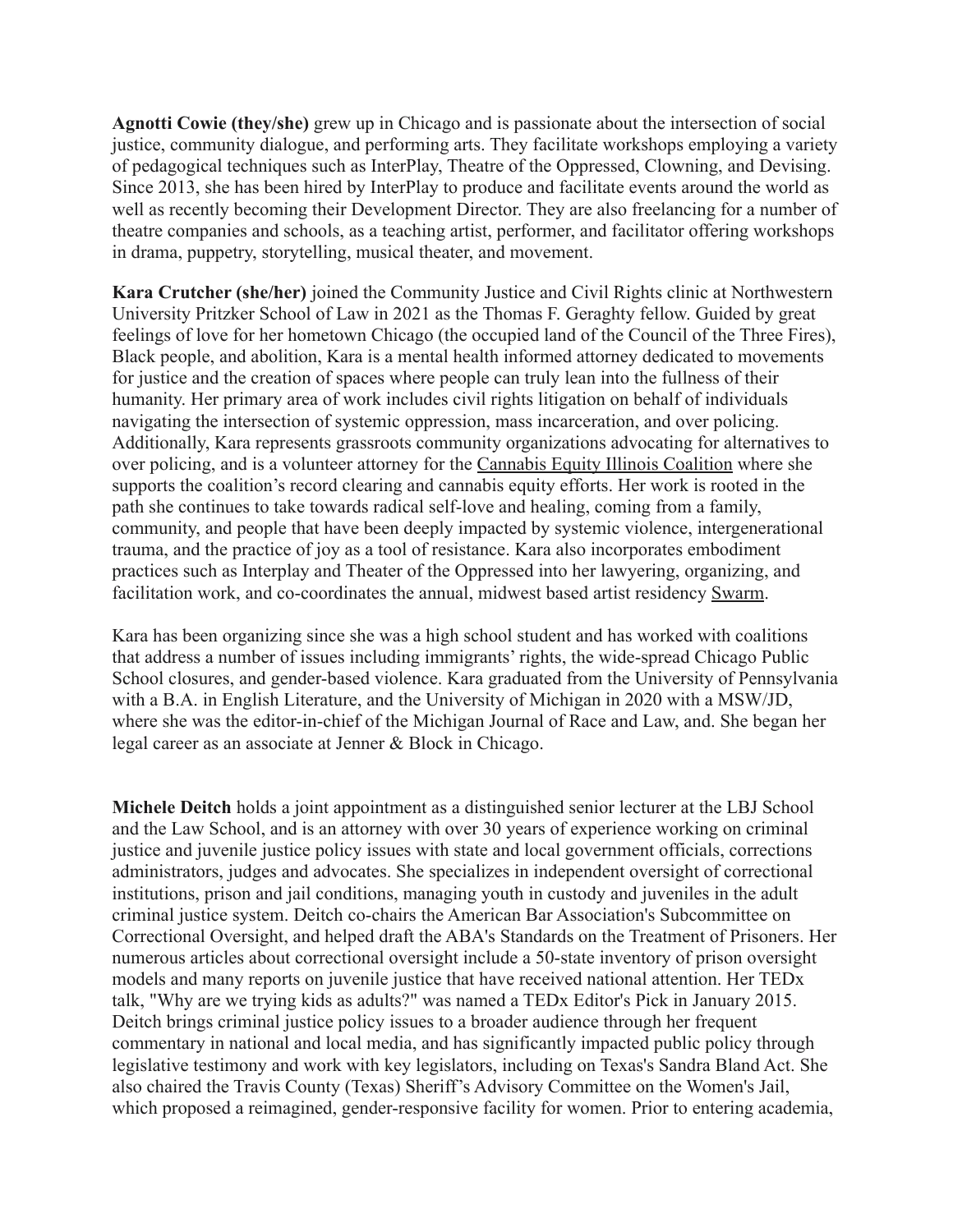Deitch served as a federal court-appointed monitor of conditions in the Texas prison system, policy director of Texas's sentencing commission, general counsel to the Texas Senate Criminal Justice Committee, and consultant to justice system agencies around the country. She has won numerous teaching awards, including being named to the [2019 Texas 10 list](https://lbj.utexas.edu/lbjs-michele-deitch-chosen-alumni-one-texas-10) of the most inspiring professors at The University of Texas at Austin. She has been a Soros Senior Justice Fellow, and is the recipient of the 2019 NACOLE Flame Award for significant contributions to correctional oversight.

**Vanessa del Valle** is a Clinical Associate Professor of Law at the MacArthur Justice Center at Northwestern Pritzker School of Law. Her work focuses on enforcing the civil rights of individuals involved with the criminal justice system. She represents victims of police misconduct, incarcerated individuals in correctional facilities, and individuals who served time for crimes they did not commit. She also represents community organizations seeking to end abusive policing tactics.

Del Valle joined the MacArthur Justice Center in November 2015 after serving for two years as a law clerk for U.S. District Judge Rubén Castillo in the Northern District of Illinois. In 2013, del Valle received a law degree from Stanford Law School. She majored in political science at Yale University where she received a bachelor's degree, *cum laude*, in 2010.

**Michele DiTomas** is currently Chief Medical Executive over the Palliative Care Initiative with the California Correctional Health Care Services. Previously, since 2007, she served as the Chief Physician and Surgeon and Hospice Medical Director at California Medical Facility in the California Department of Corrections. She earned her MD from the University of California, San Francisco (UCSF) and is board-certified in both Family Medicine and Hospice and Palliative Medicine. Dr. DiTomas has long advocated for prison reform and culture change, especially with respect to issues impacting incarcerated older adults. She has extensive experience in compassionate release work and frequently collaborates with health care providers and legal organizations to effectively advocate for compassionate release. She has worked as a consultant through the UCSF Criminal Justice and Aging Project to assist in training clinical and custodial staff on the special needs of older incarcerated people and the provision of compassionate end of life care to the Hawaii and New York Department of Corrections as well as at Riker's Island Jail in New York City.

**Sharon Dolovich** is Professor of Law at UCLA School of Law, and Director of the UCLA Prison Law & Policy Program. She teaches courses on criminal law, the constitutional law of prisons, and other post-conviction topics, and her scholarship focuses on the law, policy, and theory of prisons and punishment. Dolovich has been a visiting professor at NYU, Harvard, and Georgetown, and a fellow at the Radcliffe Institute for Advanced Study. Dolovich also directs the UCLA Law COVID-19 Behind Bars Data Project, which she launched early in the pandemic to track the impact of COVID-19 in prisons, jails and detention centers nationwide. Among other things, the Data Project publishes facility level data on infection rates and COVID deaths in all state and federal prisons and many jails, tracks jail and prison releases in response to the pandemic, and has partnered with Columbia Law School, Bronx Defenders and others to develop a comprehensive, searchable database of all court opinions addressing the claims of incarcerated people during COVID. It also hosts student research and draws on the work of more than 80 volunteers to support its many projects.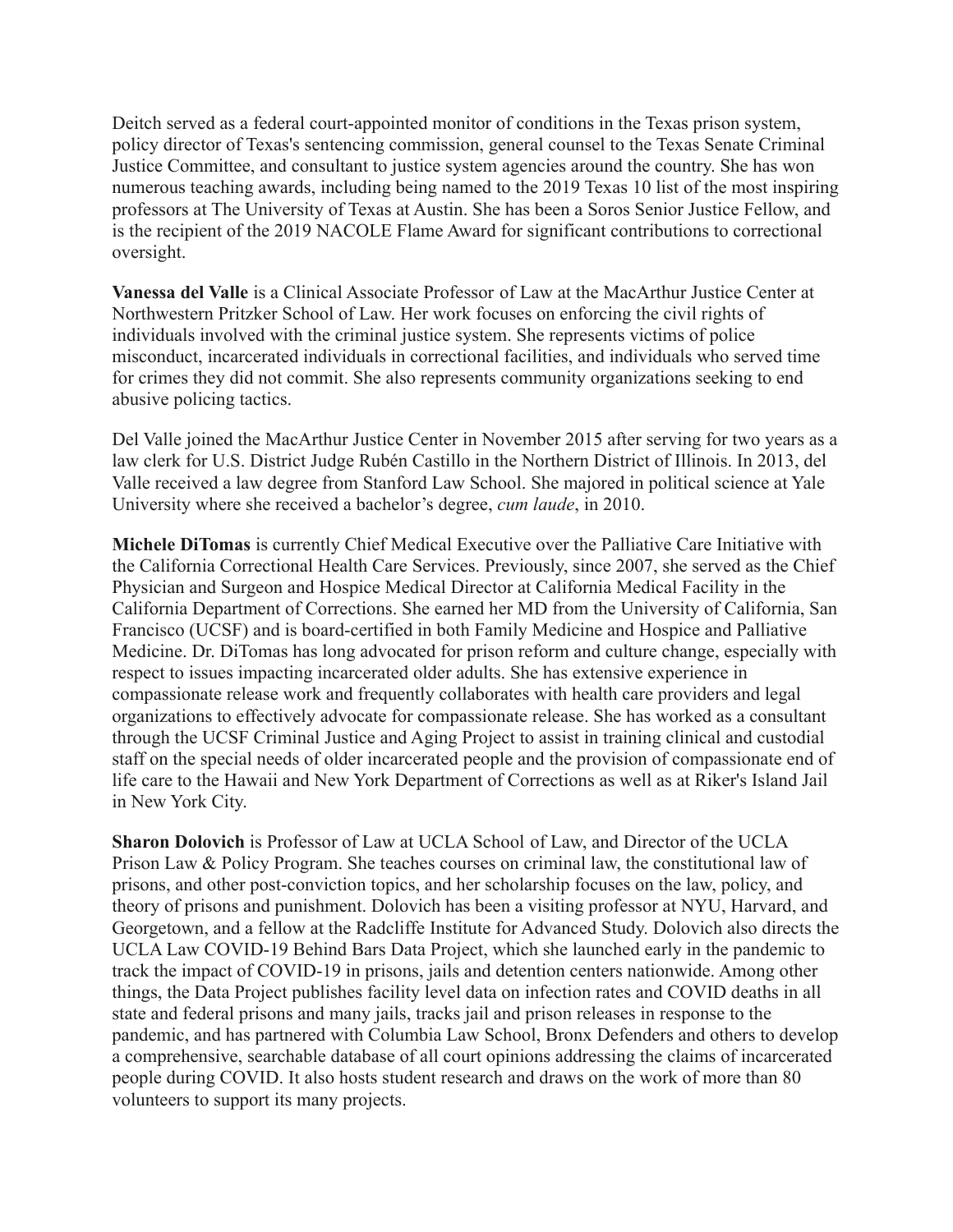Dolovich's book, The New Criminal Justice Thinking (NYU Press, co-edited with Natapoff) came out in paperback in December 2018; her chapter, "Canons of Evasion in Constitutional Criminal Law," appears in that volume. Dolovich's article on prison conditions and the Eighth Amendment ("Cruelty, Prison Conditions and the Eighth Amendment," 84 NYU L. Rev. 881 (2009)) has been downloaded over 31,000 times in more than 135 countries worldwide.

Work growing out of Dolovich's landmark empirical study of the LA County Jail's segregation unit for gay men and trans women appeared in the American Criminal Law Review and the Journal Of Criminal Law And Criminology. Other major articles include "State Punishment and Private Prisons," 55 Duke L. J. 437 (2005), and "Legitimate Punishment in Liberal Democracy," 7 Buff. Crim. L. Rev. 307 (2004). The latter was selected for the 2004 Stanford-Yale Junior Faculty Forum as the best article in both criminal law and jurisprudence & philosophy, the first article ever to be selected in two categories. In 2005, Dolovich was honored by the Cornell University Program on Ethics and Public Life with its Young Scholar Award.

Dolovich served as Deputy General Counsel for the Los Angeles Citizens' Commission on Jail Violence, which was charged with investigating use of force in the L.A. County Jail and making recommendations for institutional reform. She also has served as an expert witness and as a consultant on numerous prisoners' rights cases and has testified before the Commission on Safety and Abuse in America's Prisons and the National Prison Rape Elimination Commission. She currently hosts Prison Law JD, a listserv for current law students and recent law graduates interested in advocating on behalf of people in custody.

**Jean Edrada** is a Yoga practitioner, somatic facilitator, healing-centered advocate, curious cat and the creator of Movement and Medicine. Serving Chicagoland for over 2 decades, Jean understands the importance of access to spaces and opportunities for healing, creativity and creation, joy, pleasure and freedom. She dedicates her time in helping to rebuild, repair and strengthen the gaps of care and support. Through Movement and Medicine, Jean's mission is to help people find and make their own paths to their highest selves.

**Christine Finnigan** is a fervent advocate of harm reduction. She was the plaintiff in *Finnigan v. Mendrick*, a lawsuit challenging the DuPage County Jail's practices with respect to providing medication-assisted treatment to people with opioid use disorder. Chris continues to serve as a resource in her community for medication-assisted treatment for people suffering from substance use disorders.

**Mark Fleming** is the Associate Director of Litigation at the National Immigrant Justice Center (NIJC). Mr. Fleming focuses on litigation and public policy related to immigration enforcement and detention. He has litigated multiple immigration detainer and detention class actions. Mr. Fleming has provided technical expertise in the drafting and passage of multiple immigration "sanctuary laws" nationwide, as well as laws that limit local governments and private prison companies from contracting to perform immigration detention. Mr. Fleming has been quoted in various national media outlets and appeared in a PBS FRONTLINE documentary on ICE enforcement and detention.

**Michael Freedman**, senior counsel at Rosen Bien Galvan & Grunfeld LLP, focuses his practice on complex civil litigation, with an emphasis on cases seeking to enforce the rights of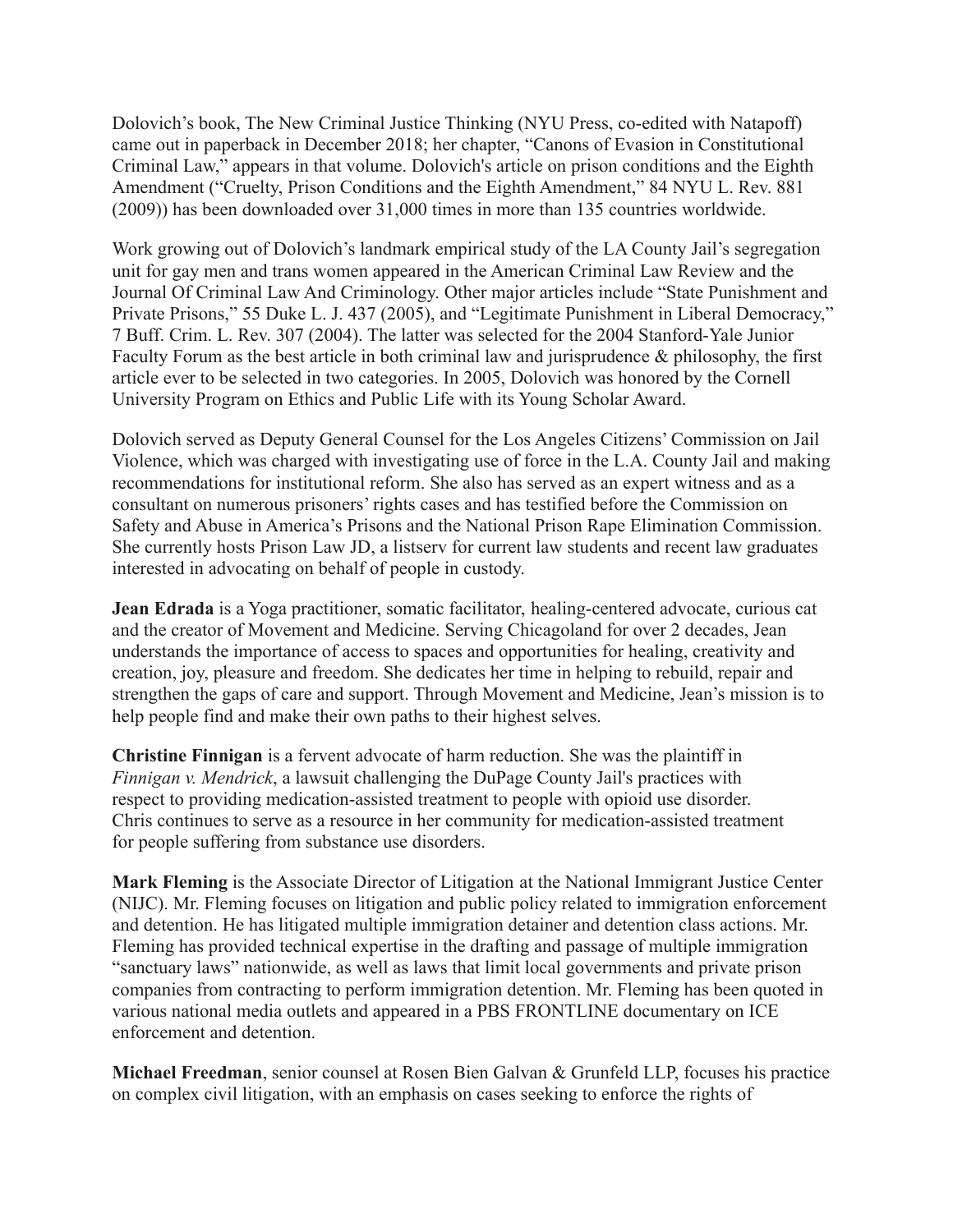incarcerated people and workers. He has successfully litigated class actions involving conditions in the California prison system, the California state hospital system, and Monterey and Yuba counties. In 2020 and 2021, Mike and his colleagues at RBGG obtained orders in Armstrong v. Brown—a long-running class action on behalf of California state prisoners with disabilities—aimed at putting an end to rampant staff misconduct at six prisons. The orders required that California install fixed -surveillance cameras, implement body-worn cameras, reform its system for investigating allegations of misconduct, and permit monitoring by plaintiffs' counsel and a court-appointed expert.

Mike is a graduate of Stanford Law School and Claremont McKenna College. Prior to joining RBGG, he served as a law clerk to the Honorable Marilyn H. Patel of the United States District Court for the Northern District of California and to the Honorable Reginald C. Lindsay of the United States District Court for the District of Massachusetts.

**Vikrant Garg** is a third-year medical student at the University of Illinois College of Medicine-Chicago, and co-founder and co-executive director of [The Chicago People's Rights](https://www.chicagopeoplesrights.com/) [Collaborative](https://www.chicagopeoplesrights.com/) (CPRC). CPRC is a non-profit medical-legal collaborative focused on supporting clients with clinical testimony in an immigration and judicial system that is inherently unjust. His scholarly and teaching work is in Sociology, Postcolonial Studies, Public Health, Psychology, and Education. He believes in the power of organizing for collective liberation. The late bell hooks said that "there can be no love without justice," and Vikrant centers these words in the work that he does.

**Antony Gemmell** is a senior staff attorney at the New York Civil Liberties Union, where he litigates constitutional and civil rights cases in a range of subject areas, including criminal justice, disability rights, immigrants' rights, and the First Amendment.

Among other cases at the NYCLU, Gemmell is lead counsel in *P.G. v. Jefferson County*, 5:21-cv-388 (N.D.N.Y.), the first case in the Second Circuit recognizing a right to continue methadone treatment in jail, and *M.C. v. Jefferson County*, 6:22-cv-190 (N.D.N.Y.), the first class-action challenge in the Second Circuit to a jail's ban on medication for opioid use disorder.

**Penny Godbold**, Of Counsel at Rosen, Bien, Galvan & Grunfeld, has over 13 years of experience enforcing disability and civil rights judgments in class action cases involving prisoners. Her focus is on protecting the rights of people with disabilities in California prisons.

Ms. Godbold is class counsel in *Armstrong v. Brown* and has served as class counsel in *Clark v. California*, two state-wide class actions on behalf of thousands of persons with disabilities in California prisons. Prior to joining the firm she was a staff attorney at Prison Law Office. Ms. Godbold was a member of the investigation and litigation team in *Plata v. Brown*, in which the U.S. Supreme Court confirmed a lower court order requiring California to significantly reduce its severe prison overcrowding, an accomplishment for which the team was selected as a finalist for the 2010 Trial Lawyer of the Year Award from the Public Justice Foundation. She has also represented individual prisoners in state court actions challenging conditions of confinement, violations of civil rights and restrictions on religious freedom inside California prisons.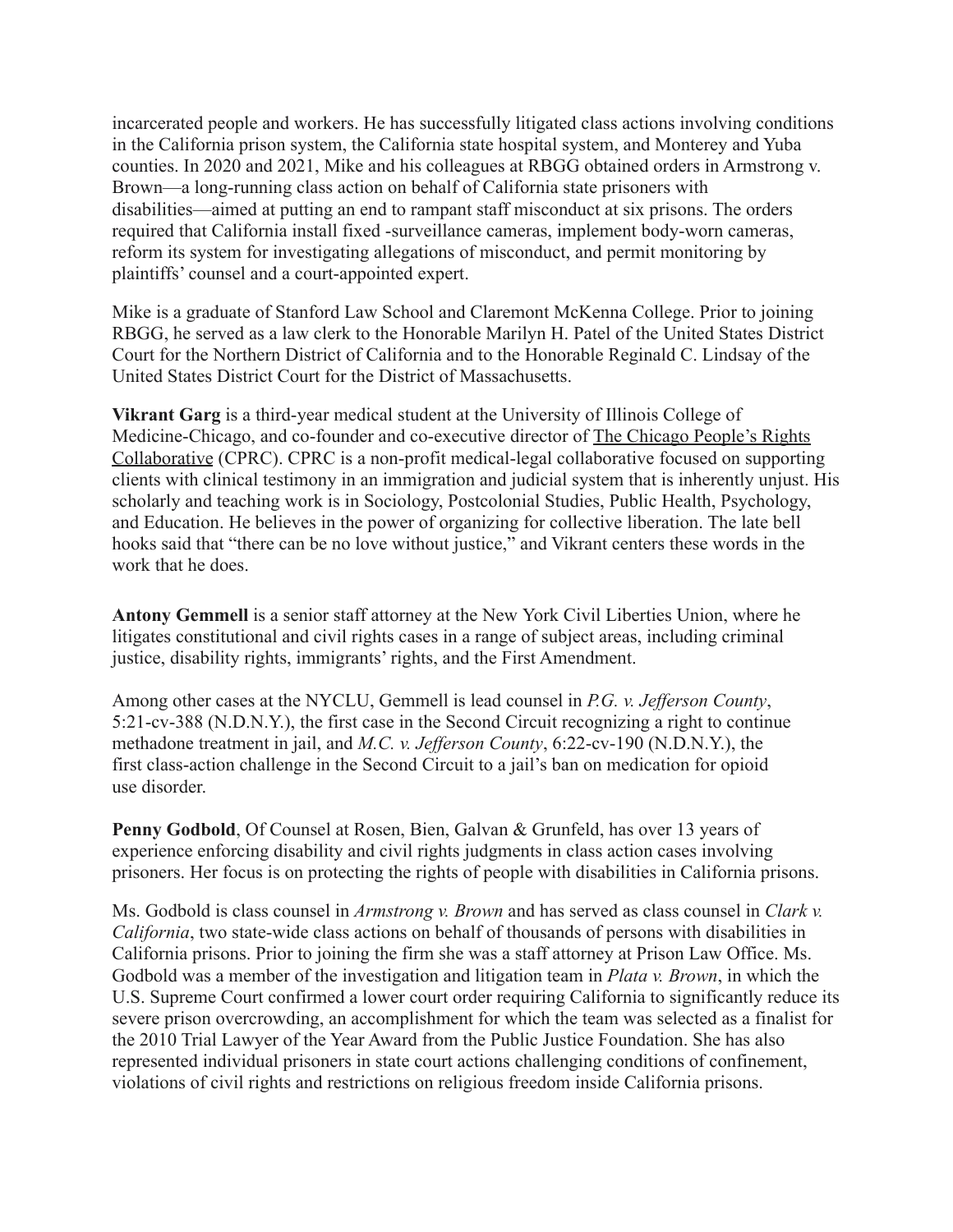Ms. Godbold earned her J.D. in 2003 from University of California Hastings College of Law where she graduated with honors and was a founding member of the *Race and Poverty Law Journal*, a participant in the Civil Justice Clinic and a graduate of the Public Interest Program. She received her Bachelor of Arts degree in Interdisciplinary Studies with high honors from Appalachian State University in Boone, North Carolina.

She has long been interested in human rights and conditions of confinement. She completed an undergraduate course in international human rights and comparative legal systems at Tilburg University in the Netherlands. She has twice traveled to Haiti as a member of the Hastings to Haiti Partnership where she has toured Haitian jails and participated in criminal court proceedings. This fall Ms. Godbold is traveling to Norway as part of the U.S. European Criminal Justice Innovation Program, a delegation of representatives including heads of state corrections departments, judges, lawmakers, professors and experts on international conditions of incarceration.

**Sarah Grady** is a partner at Loevy & Loevy. She joined the firm in 2013. She leads the firm's Prisoners' Rights Project, which advocates for men and women locked up in jails, prisons, and detention centers across the country.Sarah has dedicated her practice to ensuring that the rights of all incarcerated people are protected. She represents individuals and classes of individuals whose rights have been violated by public officials charged with safeguarding them. Sarah has litigated cases resulting in millions of dollars of compensation for her clients. She has also obtained injunctive relief to halt continuing denials of her clients' constitutional rights. In addition, she has written numerous merits and amicus briefs addressing important issues pertaining to prisoners' rights in the U.S. Supreme Court and Courts of Appeals.

Sarah graduated cum laude from Northwestern University School of Law in 2012. During law school, she worked on prisoners' rights issues and litigated death penalty cases with the MacArthur Justice Center and Death Penalty Clinic at Northwestern University School of Law's Bluhm Legal Clinic. Following her graduation, she served as a law clerk to the Honorable Matthew F. Kennelly of the U.S. District Court for the Northern District of Illinois.

**Alison Hardy** joined the Prison Law Office in 1988 with a one-year grant to advocate for incarcerated people with HIV/AIDS. After a brief stint in Oregon where she set up a prisoner's rights project, Alison returned to PLO, focusing primarily on healthcare issues in California prisons and Fresno County Jail. She works on *Plata v. Newsom* and *Hall v. County of Fresno.* She has tried cases challenging conditions for people with serious medical and mental illnesses and developmental disabilities, and people living on death row. She earned her undergraduate degree from Stanford University, and her J.D. at UCLA in 1988. She was admitted to the California State Bar in December 1988.

**Niyeh Higgins** is a formerly incarcerated trans woman of color. She is currently building a non-profit organization for currently- and formerly-incarcerated LGBTQ+ people who do not have the proper financial or emotional support to re-enter society.

**Atteeyah Hollie** is SCHR's Deputy Director. She formerly served as a Senior Attorney and more recently Managing Attorney in SCHR's Impact Litigation Unit (ILU). Atteeyah originally joined SCHR as an Investigator in the ILU for four years before returning in 2010 as an Initiative for Public Interest Law at Yale Fellow. Atteeyah has litigated cases challenging the denial of the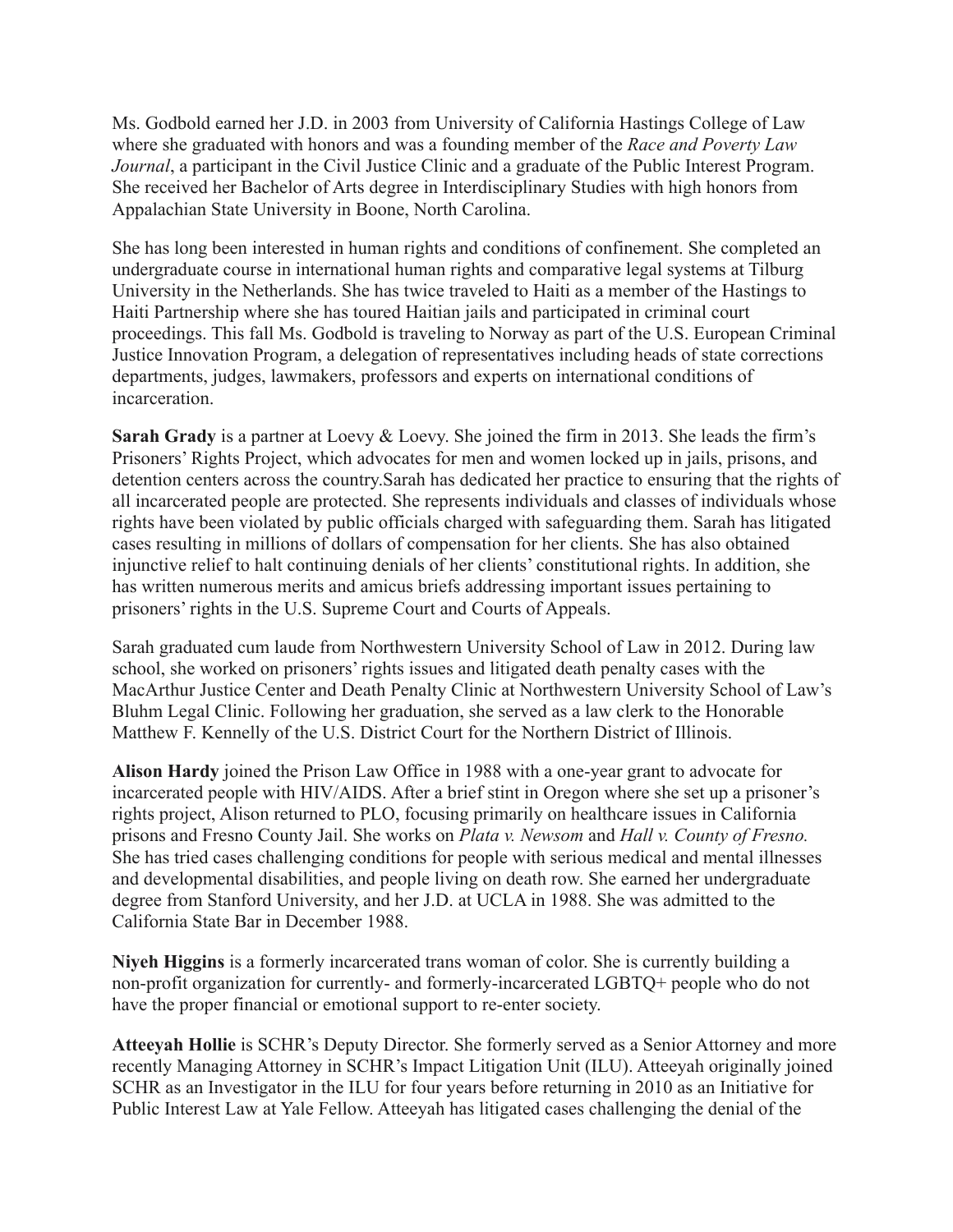right to counsel for poor Georgians, illegally closed courtrooms, wealth-based detention, inhumane prison conditions, and the denial of utility services because of court debt. In addition, Atteeyah, along with Managing Attorney Patrick Mulvaney, has spearheaded SCHR's efforts to end extreme sentencing in Georgia. Atteeyah is a 2010 graduate of Gideon's Promise and currently assists the organization with training public defenders. She was named a 2017 "On the Rise" Georgia lawyer by the Fulton County Daily Report. She received her B.A. in History from Dartmouth College in 2002, graduated from the University of California, Berkeley School of Law in 2010, and is a member of the Georgia bar.

**Renaldo Hudson** is an educator, minister, and community organizer, and focuses his work on ending perpetual punishment in Illinois. After being sentenced to death row, Hudson worked for 37 years while incarcerated in the Illinois Department of Corrections, where he became a leader, educator, and founder. Hudson developed and implemented groundbreaking programs inside the Department of Corrections, including the prison-newspaper Stateville Speaks and the Building Block Program, a transformational program run by incarcerated people within the Illinois Department of Corrections. Hudson's work and life have been featured in media outlets including the BBC, *Chicago Tribune*, *Chicago Magazine*, and others. His story and work to create back end mechanisms for the release of incarcerated people is the subject of the documentary Stateville Calling. He was released in September 2020 when Governor Pritzker commuted his life sentence, and joined IPP as its Director of Education later that year. Renaldo currently serves as UChicago's Artist of the People.

**Rebekah Joab** is a Staff Attorney at the Legal Action Center. She advocates for individuals who have experienced discrimination because of their arrest or conviction records, substance use disorders, and/or HIV status, and fights to protect the privacy rights of individuals in these areas. Rebekah works on LAC's impact litigation and direct legal services across these areas. She also educates and trains organizations and individuals about anti-discrimination and privacy laws protecting LAC's constituencies.

Before joining LAC, Rebekah was a program analyst at the DC Corrections Information Council. Previously, she was a student attorney with Georgetown Law's Criminal Defense and Prisoner Advocacy Clinic. Rebekah earned her BA in psychology from the University of Maryland, College Park, and her JD from the Georgetown University Law Center.

**Corene Kendrick** is the deputy director of the ACLU's National Prison Project. She is a former staff attorney at the Prison Law Office.

**Nishi Kumar** is the Director of Civil Litigation at the Promise of Justice Initiative, a legal non-profit in New Orleans, Louisiana. She litigates around various criminal justice issues affecting currently and formerly incarcerated people throughout Louisiana. She was on the trial team for *Lewis v. Cain*, a class action case on behalf of all people at Angola prison, in which a federal judge recently found that the healthcare system violated the Eighth Amendment and Americans with Disabilities Act. She also litigates two class actions challenging the Louisiana Department of Corrections' practice of overdetaining people who are eligible for release. During COVID, she filed two emergency 1983 class actions: one representing all people incarcerated in Louisiana and one representing all children confined in juvenile facilities in Louisiana. She graduated from NYU Law School in 2015, where she was a Hays Civil Liberty fellow, a Notes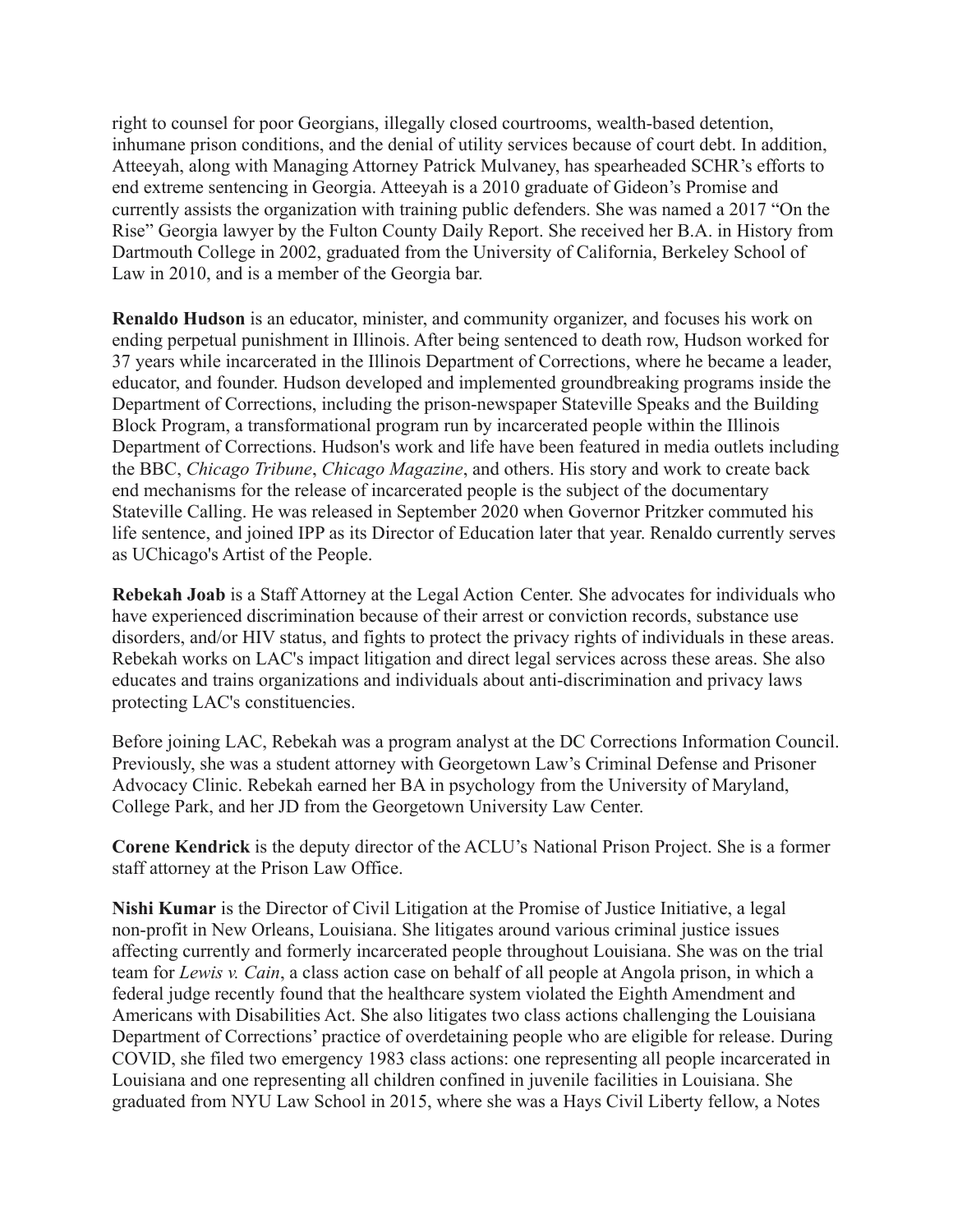Editor on the NYU Law Review, and co-chair of the South Asian Law Students Association. Before joining PJI as a legal fellow in 2017, Nishi clerked for Judge Paul Watford on the Ninth Circuit and Judge Jesse Furman on the Southern District of New York. Prior to law school, Nishi was a middle school math teacher at New Orleans College Prep.

**Dr. Terry Kupers** is a psychiatrist with a background in psychoanalytic psychotherapy, forensics and social and community psychiatry. He did his residency training at the University of California, Los Angeles Neuropsychiatric Institute and, because of an interest in object relations theory, spent the third year of his residency at the Tavistock Institute in London. He also did a fellowship in social and community psychiatry. Since 1974, he has practiced psychiatry in both the public and private sectors. At Martin Luther King, Jr. Hospital (and Charles Drew Postgraduate Medical School, where he was Assistant Professor) in South Central Los Angeles and the Richmond Community Mental Health Center in Richmond, he served as director or co-director of an outpatient clinic, a psychiatric residency program, and a partial hospitalization program. He left the Richmond Center in 1981, joined the faculty at the Wright Institute, and has continued to teach and to maintain his private practice while consulting to various mental health centers and social rehabilitation programs in the community. His forensic psychiatry experience includes testimony in several large class action litigations concerning jail and prison conditions, sexual abuse, and the quality of mental health services inside correctional facilities. He is a consultant to Human Rights Watch.

Dr. Kupers has taught medical students and residents in psychiatry as well as psychology graduate students. He has always been interested in the integration of clinical and social theory. Classes he has taught include Basic Psychoanalytic Concepts; Social Psychopathology (with Dr. Richard Lichtman); Brief Psychotherapy; Public Mental Health; Freud; Group Psychotherapy; the Sociology of Knowledge (with Dr. Lichtman); Gender, Psychopathology and Psychotherapy; Forensic and Correctional Mental Health; and Social Bases of Behavior: Clinicians to Society. His diverse interests are reflected in the titles and subject matter of his five books, the books he edited, and the representative articles listed below.

He is board-certified in psychiatry; is Contributing Editor of Correctional Mental Health Report, and is an editorial advisor for the journal Psychology of Men & Masculinity. In 2005, Dr. Kupers received the Exemplary Psychiatrist Award from the National Alliance on Mental Illness (NAMI), and he received the 2009 William Rossiter Award for "global contributions made to the field of forensic mental health" from the Forensic Mental Health Association of California. In 2020, Dr. Kupers received the Gloria Huntley Award from NAMI.

**Shanell Lavery** is a 200-hour Level One Kundalini Yoga Teacher, completing training at Yoga at the Ashram in 2020. Yoga and meditation have been a part of Shanell' s life for many years, and her practice has helped her grow both on and off the mat. In her classes, she brings a spirit of playfulness and a dose of inspiration to help you deepen your practice. Her goal is to help others thrive in life by nurturing body, mind, and soul with yoga. Shanell is also the Program Manager for the Harvard Prison Legal Assistance Project (PLAP).

**A'Keisha Lee (she/her)** is the Lead Organizer for Southsiders Organized for Unity and Liberation (SOUL). A'Keisha graduated from Saint Louis University's College for Public Health and Social Justice with a Masters in Public Health and a concentration in Health Management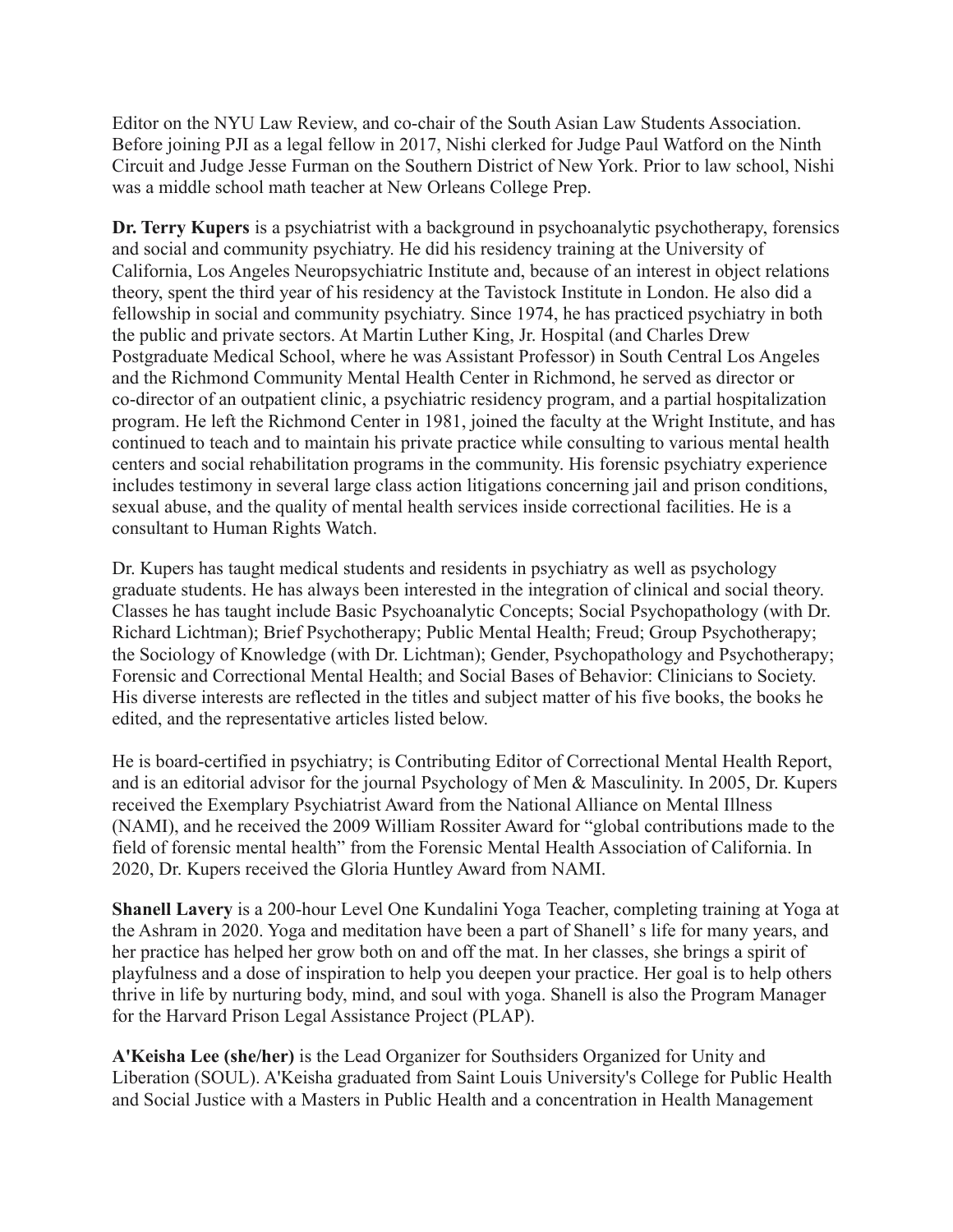and Policy in 2020. Since joining SOUL in 2021, A'Keisha has focused on SOUL's Budget for Black Lives Campaign, Affirming Care for Trans Folks in Cook County (ACT CCJ) Campaign, and SOUL's membership in the Coalition to End Money Bond. She is passionate about mitigating the impacts of years of divestment in Black communities on Chicago's Southland and south suburbs

**Talila A. Lewis (no gender pronouns; use Talila or "TL" instead of using pronouns)** is an abolitionist community lawyer, educator, and organizer whose work reveals and addresses the inextricable links between ableism, racism, classism, and all forms of systemic oppression and structural inequity. Recognized as a 2015 White House Champion of Change and one of Pacific Standard Magazine's Top 30 Thinkers Under 30, Lewis engineers innovative and intersectional social justice efforts that address grave interconnected injustices within education, medical, and legal systems that have gone unaddressed for generations. Lewis's advocacy primarily focuses on harm and violence reduction and interruption, advocacy with people affected by incarceration/institutionalization, and abolition of all forms of incarceration/institutionalization.

As one of the only people in the nation working to correct and prevent wrongful convictions of deaf/disabled people, Lewis regularly presents and trains on this and related topics. As the creator of the only national database of deaf/blind/disabled people, Lewis advocates with and for hundreds of disabled defendants, incarcerated, and returned people and their loved ones. Lewis co-founded and serves as volunteer director of HEARD ([HEARD](https://www.facebook.com/HEARDDC/)), a cross-disability abolitionist organization that works to end ableism, racism, capitalism, and all other forms of oppression and violence. As a founding member of the [Harriet Tubman](https://twitter.com/htcsolidarity) Collective and the co-creator of [Disability Solidarity](https://twitter.com/dissolidarity) praxis, Lewis spent most of 2017 and all of 2018 traveling the "United States," to exchange knowledge with multiply-marginalized communities; visit incarcerated deaf/disabled people; and bake for "love, life & liberation" under the moniker [Sweet Solidarity.](http://www.instagram.com/sweet.solidarity)

Lewis currently serves as a consultant for dozens of social justice organizations on various topics including racial, economic, gender, and disability justice, and as an expert on cases involving disabled people. Lewis previously served as the Givelber [Public Interest Lecturer](http://goo.gl/uwGIB0) at Northeastern University School of Law and as a visiting professor at Rochester Institute of Technology/National Technical Institute for the Deaf. A recent graduate of American University Washington College of Law, Lewis has received awards from numerous universities, the American Bar Association, Congresswoman Eleanor Holmes Norton, American Association for People with Disabilities, the Nation Institute, National Black Deaf Advocates, and *EBONY Magazine*, among others.

## Lewis is a 2018 [Roddenberry Fellow](https://roddenberryfellowship.org/fellows/) & a 2018 Atlantic [Fellow for Racial Equity.](https://racialequity.atlanticfellows.org/our-fellows/)

**Elizabeth Mazur** is a Chicago based civil rights attorney whose practice for the past fifteen years has been focused on prisoners' rights and police misconduct. She is currently a partner at Hughes Socol Piers Resnick & Dym, Ltd and is a member of the National Lawyers Guild. From 2018-2020, she was Legal Director at Uptown People's Law Center, where she oversaw the organization's extensive prisoners' rights docket, including class action, individual, and high-impact cases. Liz was previously a partner at Loevy & Loevy in Chicago, where she primarily litigated police misconduct cases. Prior to that, Liz was a Skadden Fellow at the Sargent Shriver National Center on Poverty Law and she clerked for the Honorable M. Blane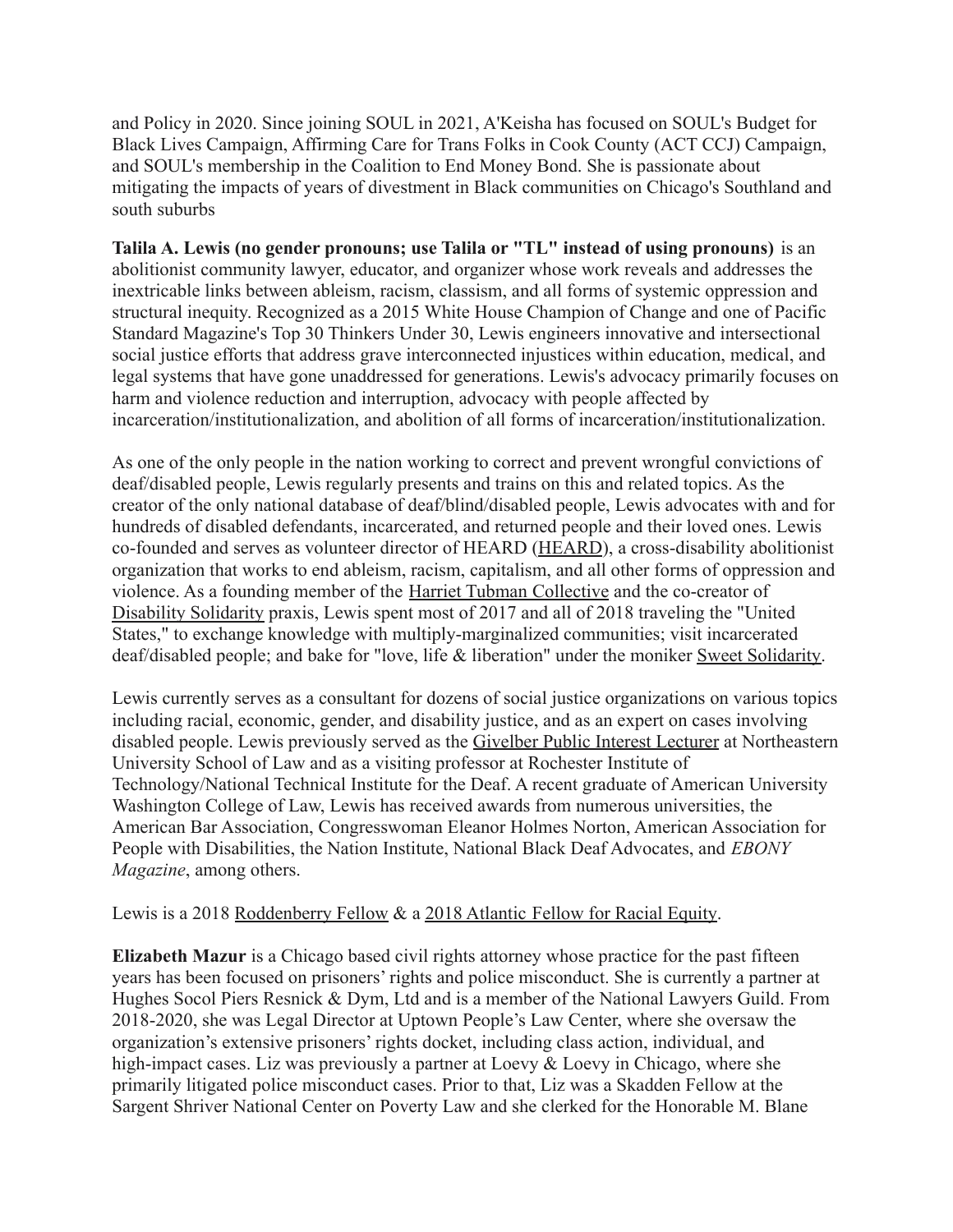Michael of the U.S. Court of Appeals for the Fourth Circuit. She graduated from the University of California Berkeley School of Law in 2005.

**Dustin McDaniel (he/him)** is ALC's Director of Operations. He is a 2012 graduate of the University of Pittsburgh School of Law and the University of Pittsburgh School of Public and International Affairs. Dustin has led ALC's efforts to link the prison abolitionist and environmental justice movements. He was the lead investigator and editor of *[No Escape](https://abolitionistlawcenter.org/wp-content/uploads/2014/09/no-escape-3-3mb.pdf)*, a 2014 report on environmental and health conditions at State Correctional Institution Fayette, as well as a lead organizer and attorney representing ALC in the *[Barroca v. Bureau of Prisons](https://abolitionistlawcenter.org/2019/06/20/media-release-inmates-and-activists-stop-new-prison-on-coal-mine-site-in-kentucky/)* NEPA lawsuit to stop construction of a \$500 million federal prison in Letcher County, KY.

**Margot Mendelson** is an attorney at the Prison Law Office. She works on a wide range of issues related to conditions of confinement, access to health care, disability rights, use of force, and staff misconduct in California prisons, jails, and immigration detention centers. Margot's work involves trial, appellate, and post-judgment enforcement work, as well as policy advocacy. Before joining the PLO, Margot worked at Rosen Bien Galvan & Grunfeld, where she practiced complex civil litigation in state and federal courts at the trial and appellate level, with a focus on civil rights matters. Margot was an Arthur Liman Public Interest Fellow, where she represented immigrants detained in Southern Arizona. She clerked for Judge Diana G. Motz of the U.S. Court of Appeals for the Fourth Circuit and Judge Catherine Blake of the U.S. District Court for the District of Maryland. Margot received her J.D. from Yale Law School in 2009 and her B.A. from Harvard College. Margot is on the board of Immigrant Legal Defense, based in Oakland, California.

**Alan Mills** started volunteering at UPLC in 1979 while attending Northwestern University School of Law. He served as a staff attorney for two years, and became Legal Director in 1992. In 2014, Alan was appointed UPLC's Executive Director. Under his leadership, UPLC has developed the largest docket in the state of Illinois of civil rights cases filed on behalf of Illinois prisoners. UPLC currently has seven pending class action cases protecting Illinois prisoners' civil rights.

**Joey L. Mogul** is a partner at the People's Law Office. Mogul's practice focuses on representing people who have suffered from police and other governmental torture, abuse, and misconduct in civil rights cases, and defending individuals in criminal and capital cases. Mogul is also dedicated to representing organizers and community organizations seeking justice and liberation.

Mogul has sought justice for Chicago Police torture survivors for over twenty years, successfully representing a number of Burge torture survivors in their criminal post-conviction proceedings and in federal civil rights cases. Mogul served as co-lead counsel in litigation securing legal representation for the Burge torture survivors who remain behind bars in post-conviction proceedings in 2014. Mogul also successfully presented the cases to the UN Committee Against Torture (CAT) in Geneva, Switzerland in 2006, obtaining a specific finding from the CAT calling for the prosecution of the perpetrators and accountability in these cases in May of 2006.

Mogul drafted the original City Council ordinance providing reparations for the Chicago Police (Burge) torture survivors filed in 2013 on behalf of an organization Mogul initiated and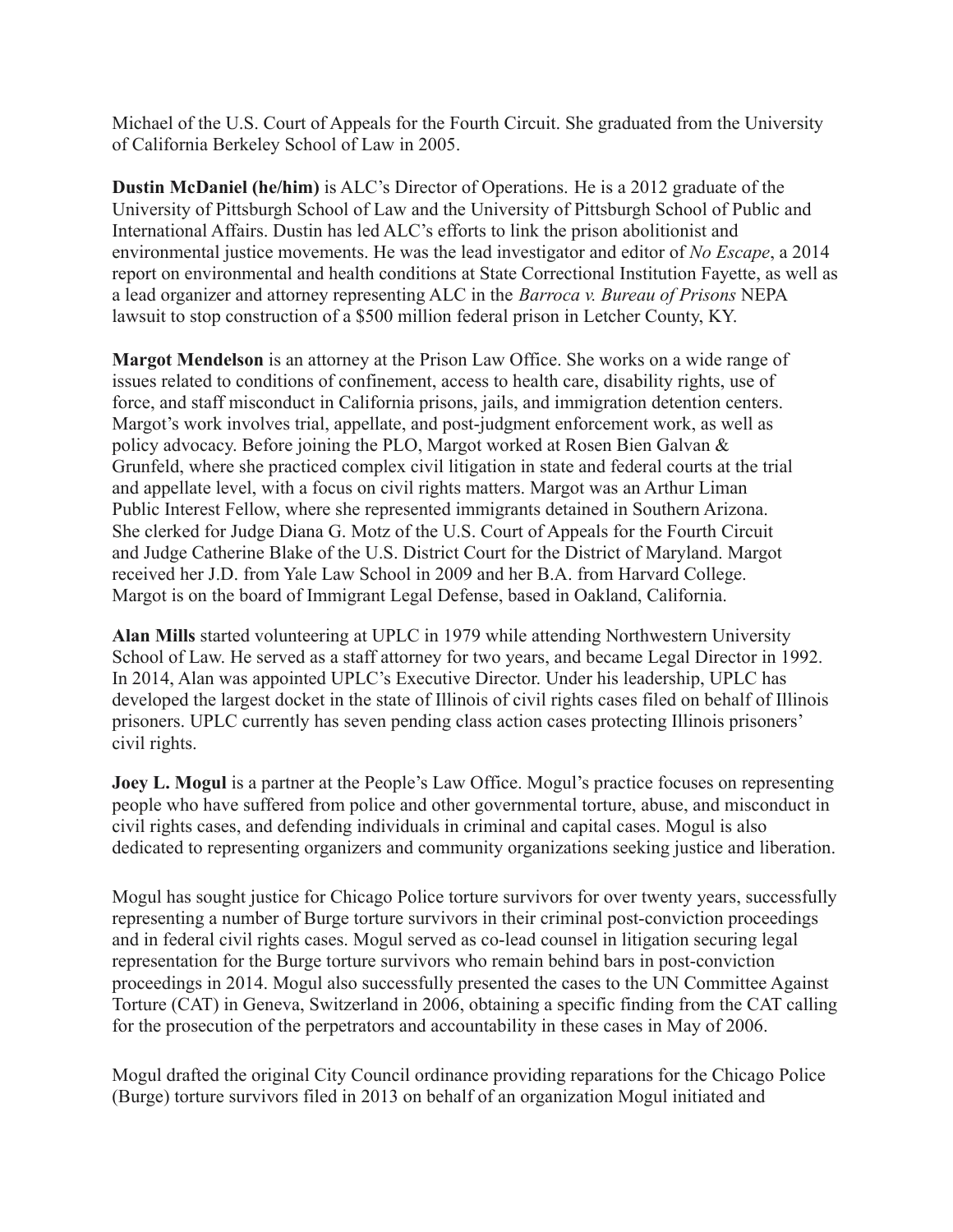co-founded, Chicago Torture Justice Memorials (CTJM). On May 6, 2015, the Chicago City Council unanimously passed unprecedented legislation providing reparations to the Burge torture survivors becoming the first municipality to provide systemic redress for racially motivated police violence.

Mogul has represented several organizers and activists arrested and charged for participating in uprisings in support of Black Lives, sex workers, and those opposing the prison industrial complex, war, and militarism in criminal and civil rights cases.

**Maru Mora Villalpando** is a community organizer and formerly undocumented immigrant mother. She was born and raised in Mexico City. Since she was very young in Mexico, she was involved in protests and marches and supporting work stoppages or strikes. In the US, she has spent more than two decades working for racial justice and immigrant rights.

Maru is the founder of Latino Advocacy, providing bilingual statewide community organizing work and trainings, primarily focusing on immigrant, racial, and reproductive justice issues since 2010. Maru is also the founder of La Resistencia (formerly known as Northwest Detention Center Resistance), organizing alongside people detained at NWDC for the past eight years. The group's main focus is to shut down the immigration detention in Tacoma while addressing detention conditions and demanding the release of all undocumented immigrants held there, by following the lead of people detained and their families.

Maru is also a regular guest in several local, national, and international media outlets. She has written several pieces on immigration for Truthout, *Yes! Magazine*, Al Jazeera and others. She is a regular contributor to *El Tribuno del Pueblo*, and Law at the Margins.

Unlike many other undocumented immigrants, she has been an outspoken activist and has been upfront about staying in the United States after her tourist visa expired. Due to the successful work she has been part of, in December 2017 ICE put her in deportation proceedings. Despite these challenges, Maru is undeterred and continues her community organizing work. In September 2021, Maru was granted prosecutorial discretion by the same agency that tried to deport her, and with this recent win Maru continues the work to end all detentions and deportations in Washington State where she currently lives.

**Jade Olivia Slaughter Morgan** is a Staff Attorney at The Southern Poverty Law Center (SPLC) in Jackson, Mississippi and is a part of the Three Strikes Project. The goal of the Three Strikes Project is to reduce Mississippi's incarceration population by asking the courts to allow individuals serving mandatory sentences for an opportunity to become parole eligible.

Previously, Jade worked as the Litigation Specialist at the ACLU of Mississippi. As a member of the legal team, Jade worked with attorneys, plaintiffs, and witnesses through matter screening, investigation, legal research, and litigation coordination. She worked on civil rights and civil liberties matters involving criminal justice, free speech, and discrimination against persons due to their sexual orientation or disability status.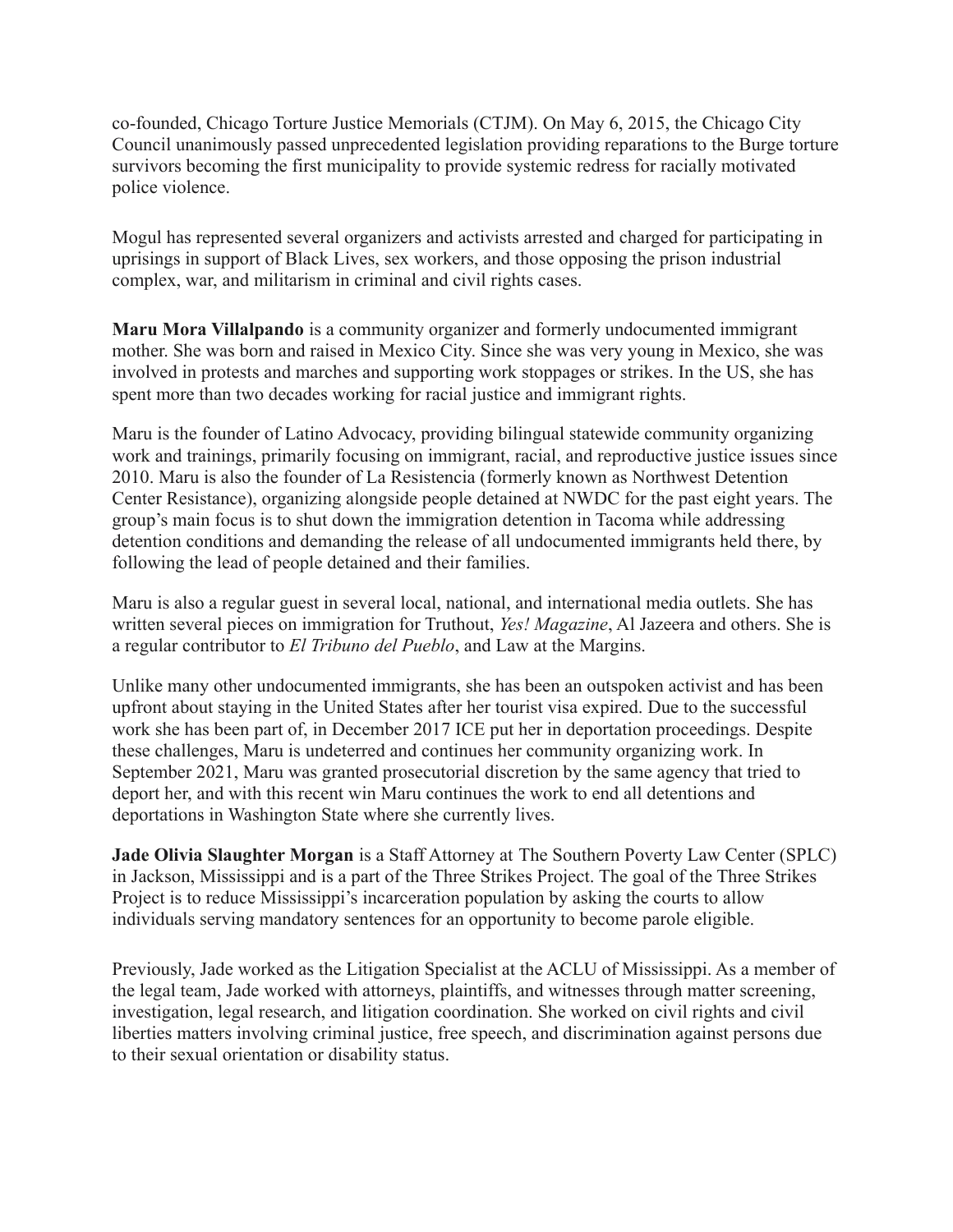Jade received her Juris Doctorate from Mississippi College School of Law. She is also a graduate of The Ohio State University in Columbus, Ohio, where she earned a degree in Women's Studies with a specialization in Gender and Social Justice.

**Professor Jamelia Morgan** is an award-winning and acclaimed scholar and teacher focusing on issues at the intersections of race, gender, disability, and criminal law and punishment. Her scholarship and teaching examine the development of disability as a legal category in American law, disability and policing, overcriminalization and the regulation of physical and social disorder, and the constitutional dimensions of the criminalization of status.

Prof. Morgan joins UCI Law from the University of Connecticut School of Law, where she was Associate Professor of Law. Prof. Morgan has taught at Brooklyn Law School, NYU School of Law and Yale Law School. Prior to Prof. Morgan's academic career, she was a civil rights litigator at the Abolitionist Law Center and worked to end the use of solitary confinement in Pennsylvania state prisons. Prof. Morgan was also an Arthur Liman Fellow with the ACLU National Prison Project, where she focused on the impact of prisons on individuals with physical disabilities. Prior to her fellowship, she served as a law clerk to the Honorable Richard W. Roberts of the United States District Court for the District of Columbia.

**Dr. Anjali Niyogi** completed her MD/MPH from Tulane University School of Medicine and School of Public Health and Tropical Medicine. She is a Hospitalist at University Hospital where @SOULInChicagoshe teaches medical students and residents. Dr. Niyogi serves as an adjunct professor at Tulane School of Public Health and Tropical Medicine where she teaches topics in Health and Human Rights.

In the aftermath of Hurricane Katrina, Dr. Niyogi developed ad-hoc clinics throughout the city and advocated for the expansion of clinics away from the centralized MCLNO model to community-based clinics. Following residency, she completed the Piper Fellowship in Internal Medicine, with a focus on pediatric malnutrition and community health worker training in India. Dr. Niyogi has continued her work in global health with clinical and educational experience in Ghana, Uganda, Jamaica, Ethiopia, and most recently with Central American refugees in Mexico and Syrian, Iraqi, and Afghani refugees in Greece. Dr. Niyogi is one of the founders and co-directors of the Resident Initiative in Global Health at Tulane (<http://tulane.edu/som/right/index.cfm>).

In 2015, Dr. Niyogi founded the Formerly Incarcerated Transitions (FIT) Clinic, which provides continuity of care for acute and chronic medical conditions to persons recently released from incarceration. She is a trained member of the Physicians Human Rights' (PHR) Asylum Network and conducts evaluations for asylum seekers in Louisiana. She is co-founder of the Forensic Asylum Clinic in New Orleans.

Dr. Niyogi has conducted qualitative and quantitative research in international and US settings.

**Aislinn Pulley** is a co-executive director of the Chicago Torture Justice Center founded out of the historic 2015 reparations ordinance for survivors of Chicago police torture. Aislinn is also the cofounder of Black Lives Matter Chicago. She was an organizer with We Charge Genocide, a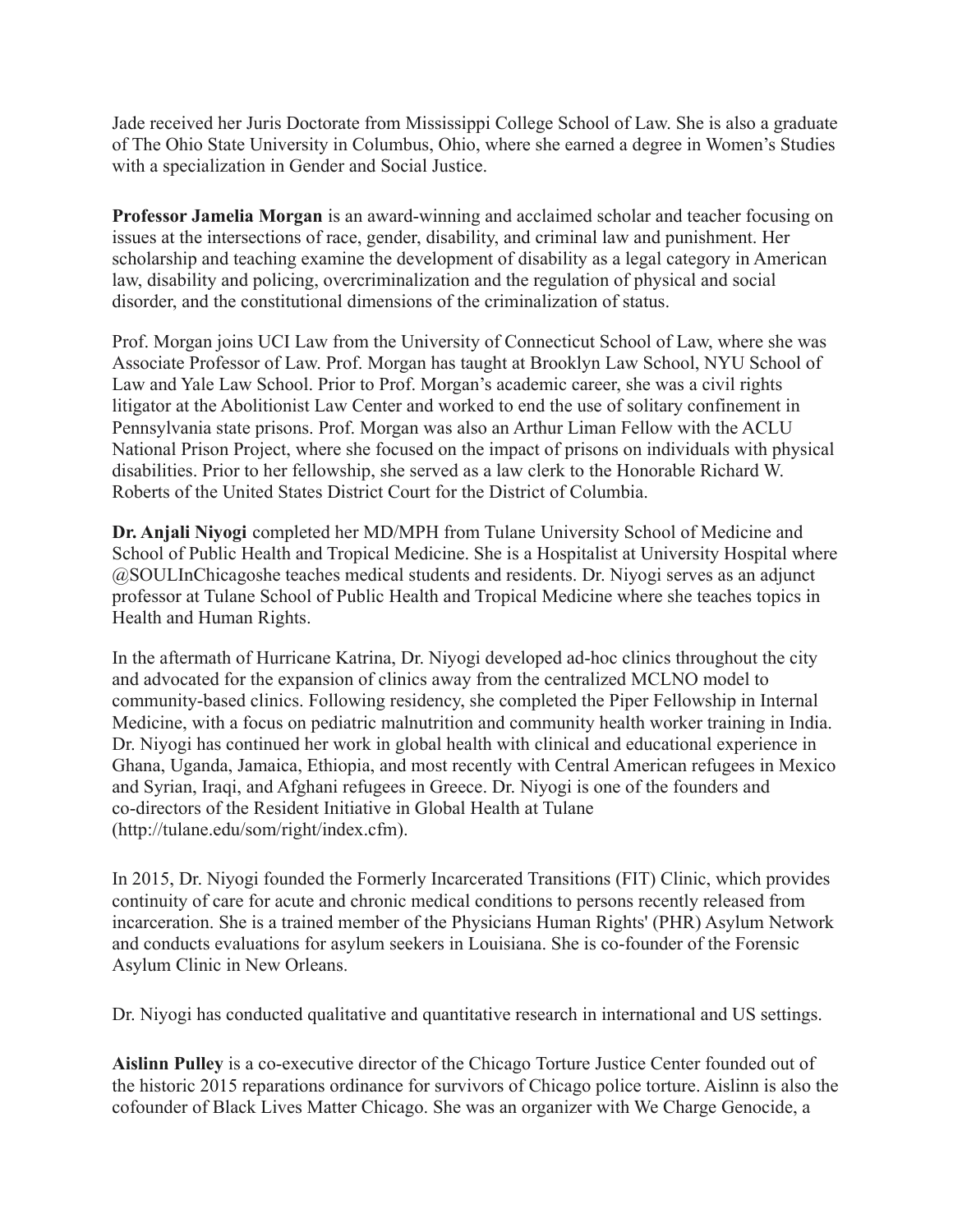founding member of Insight Arts, a cultural non-profit that used art for social change, and a member of the performance ensemble, End of the Ladder. She is a founder of the young women's performance ensemble dedicated to ending sexual assault, Visibility Now, as well as the founder and creator of urban youth magazine, *Underground Philosophy*.

**Mary Price** is General Counsel of Families Against Mandatory Minimums (FAMM). She directs the FAMM Litigation Project and advocates for reform of federal sentencing and corrections law and policy before Congress, the U.S. Sentencing Commission, the Bureau of Prisons, and the Department of Justice. Ms. Price is a founder of the Compassionate Release Clearinghouse, a joint project of FAMM, NACDL, and the Washington Lawyers' Committee for Civil Rights and Urban Affairs. Ms. Price helped launch Clemency Project 2014, serving on its Steering, Screening, and Resource committees. She was honored in 2019 by NACDL with its Champion of Justice Restoration of Rights Award for her work on clemency and compassionate release. Ms. Price graduated *cum laude* from Georgetown University Law Center, where she was a Public Interest Law Scholar and the Law Center's first recipient of the Bettina Pruckmayr Human Rights Award. She graduated Phi Beta Kappa from the University of Oregon. Ms. Price joined the staff of FAMM in late 2000.

**Aurora Randolph** is the Clinical Teaching Fellow in the Civil Rights Clinic (CRC). Before she joined the CRC, Aurora was an attorney at Johnson & Klein, PLLC, where she devoted her practice to litigating civil rights and post-conviction cases before federal and state district and appellate courts. In her civil-rights practice, Aurora represented many incarcerated clients in conditions of confinement litigation and through informal advocacy. She earned her J.D. from the University of Denver Sturm College of Law, where she represented clients for two years as a student attorney in the CRC and conducted the CRC's first federal jury trial with her co-counsel. While at DU, she won multiple awards honoring her contributions to student life and public interest work, including winning the CRC's Outstanding Student Lawyer Award two years in a row. She was recently named by *5280 Magazine* as a 2020 Top Lawyer in Civil Rights and was a recipient of the Denver Bar Association's Pro Bono Star Award in 2020.

**Samantha Reed** is a Pro Bono Staff Associate at Dentons LLP, where she exclusively litigates civil rights cases on behalf of people involved in the criminal legal system. Samantha works on two major class action cases involving medical and mental health treatment in Illinois prisons (Lippert v. Jeffreys and Rasho v. Jeffreys), as well as individual cases challenging prison and jail conditions, inadequate medical and mental health treatment, use of force, excessive parole, and other issues. Prior to joining Dentons, Samantha worked as a fellow at Equip for Equality and was a Staff Law Clerk at the U.S. Court of Appeals for the Seventh Circuit.

**Bruce Reilly** is Deputy Director of both VOTE, and [Voters Organized to Educate.](https://www.knowyourvotela.org/) He is a writer, and founding member of the Formerly Incarcerated, [Convicted People and Families Movement](http://ficpfm.org/) (FICPFM). Bruce provides expert analysis on discrimination in employment, housing, and voting rights. Originally born into foster care, he found his identity as a young jailhouse lawyer for his 12 years in prison before his parole. Bruce put his knowledge to work by joining Direct Action for Rights & Equality in 2005, and played a vital role in passing significant criminal justice reforms, such as the restoration of voting rights, eliminating mandatory minimums, statewide Ban the Box, the Good Samaritan Overdose Prevention Act, unshackling incarcerated pregnant women, and probation violation reform. In 2011, Bruce moved to New Orleans to team up with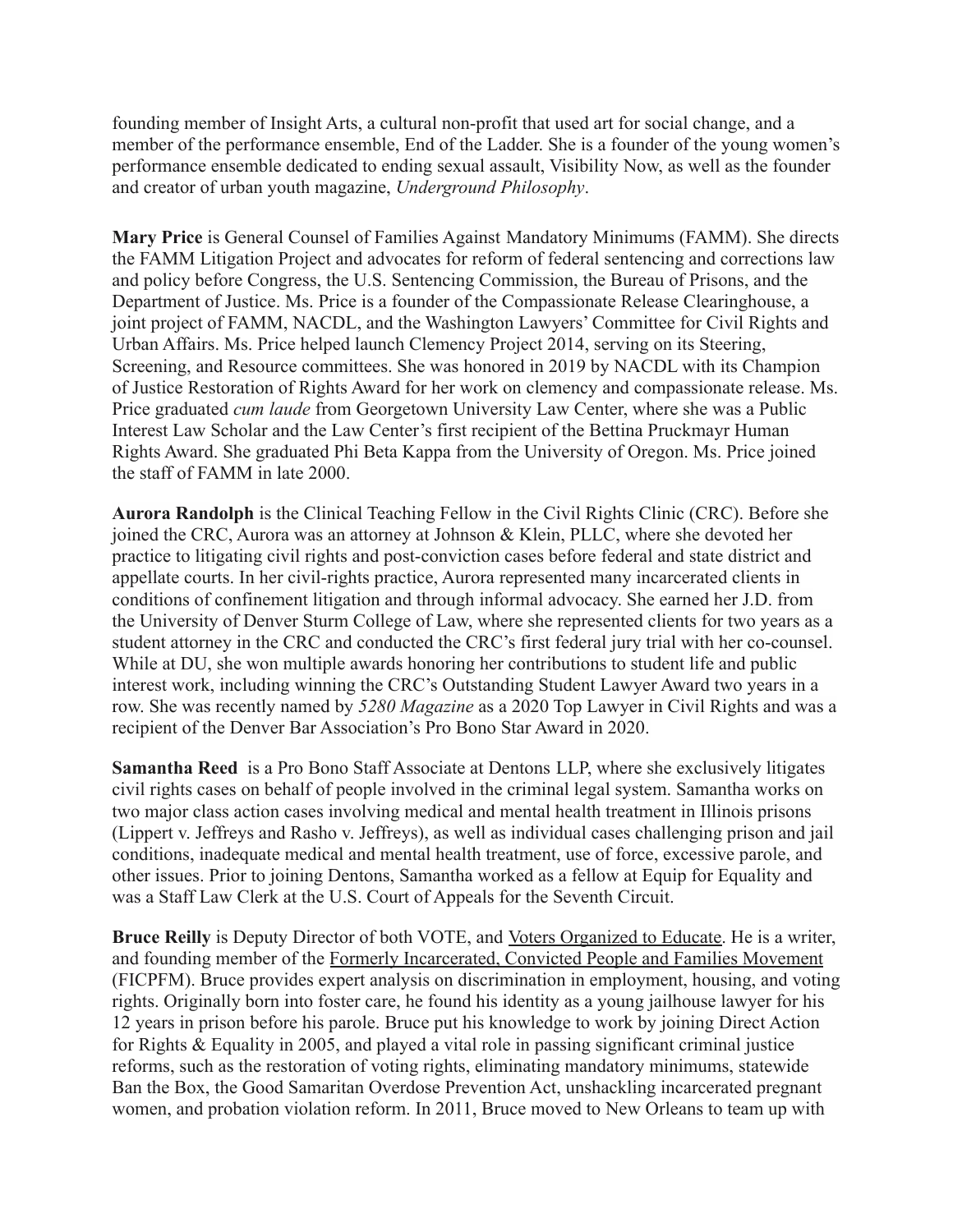VOTE and enroll in Tulane Law School, despite having no undergrad degree. He graduated in 2014. Bruce co-founded Transcending Through Education Foundation (TTEF) with two friends who also entered prison at a young age, and earned law degrees after being released. He is the author of "Communities, Evictions, and Criminal Convictions," a foundational report on public housing, and "The Racial History of Felon Disenfranchisement in Louisiana," which served as a key building block to *VOTE v. Louisiana* and the re-enfranchisement of 40,000 people, including himself. Bruce is currently a Robert Wood Johnson Foundation Interdisciplinary Research Leader, and had a prior career as an artist, lighting designer, DJ, and theater director.

**Christina Rivers** is an Associate Professor of Political Science at DePaul University. Her teaching and research interests include African-American politics and political thought, voting rights, and the political implications of mass incarceration. She is the author of The Congressional Black Caucus, Minority Voting Rights, and the U.S. Supreme Court, and more recently has written felony disenfranchisement laws and prison-based gerrymanders. She teaches a course on law and politics at Stateville Correctional Center to a mix of incarcerated and free students, as part of DePaul's Inside-Out Prison Exchange Program, and coordinates a think tank at Stateville, comprised of alumni of her course there. With the think tank and members of the Chicago Lawyers Committee for Civil Rights and Chicago Votes, Dr. Rivers was involved in the writing and passage of Illinois' "Re-Entering Citizens Civics Education Act" (PA 101-0441). This law mandates voting and civics information as part of the exit process from the state's Department of Corrections and Department of Juvenile Justice. She has also volunteered with Chicago Votes to provide voter registration and ballot access to eligible voters at Cook County Jail. Her current scholarly project is editing a volume on voting access for pre-trial detainees, felony disenfranchisement, and prison gerrymanders.

**Lori Rifkin** founded Rifkin Law Office in 2013. She has extensive experience litigating civil rights cases as an attorney in the public and private sectors, and has led numerous lawsuits to success in jury trials and settlements.

Ms. Rifkin is a former partner of the civil rights law firm Hadsell Stormer & Renick LLP. She also worked as a Senior Trial Attorney for the Civil Rights Division of the United States Department of Justice (DOJ), focusing on matters involving jail and prison conditions, police misconduct, and juvenile justice. Ms. Rifkin also served on the Civil Rights Division's Lesbian, Gay, Bisexual, Transgender & Intersex (LGBTI) Workgroup, advising the DOJ on LGBTI issues.

Previously, Ms. Rifkin worked as a staff attorney at the American Civil Liberties Unions (ACLU) of Connecticut and Southern California, an associate at the San Francisco civil rights law firm Rosen, Bien & Galvan, LLP, and an attorney at the San Francisco-based Legal Aid Society-Employment Law Center.

**Amy Robertson** - is a partner in the Denver-based impact civil rights firm Fox & Robertson, which she co-founded with her husband, Tim Fox, in 1996. They both took a hiatus from F&R from 2013 to 2021 to found and lead the Civil Rights Education and Enforcement Center, a nationwide civil rights nonprofit based in Denver. In both roles, Ms. Robertson has litigated class and individual impact cases enforcing civil rights laws including the Americans with Disabilities Act, the Rehabilitation Act, the Fair Housing Act, and other federal and state anti-discrimination statutes. Ms. Robertson has spoken and trained on a wide variety of subjects, including disability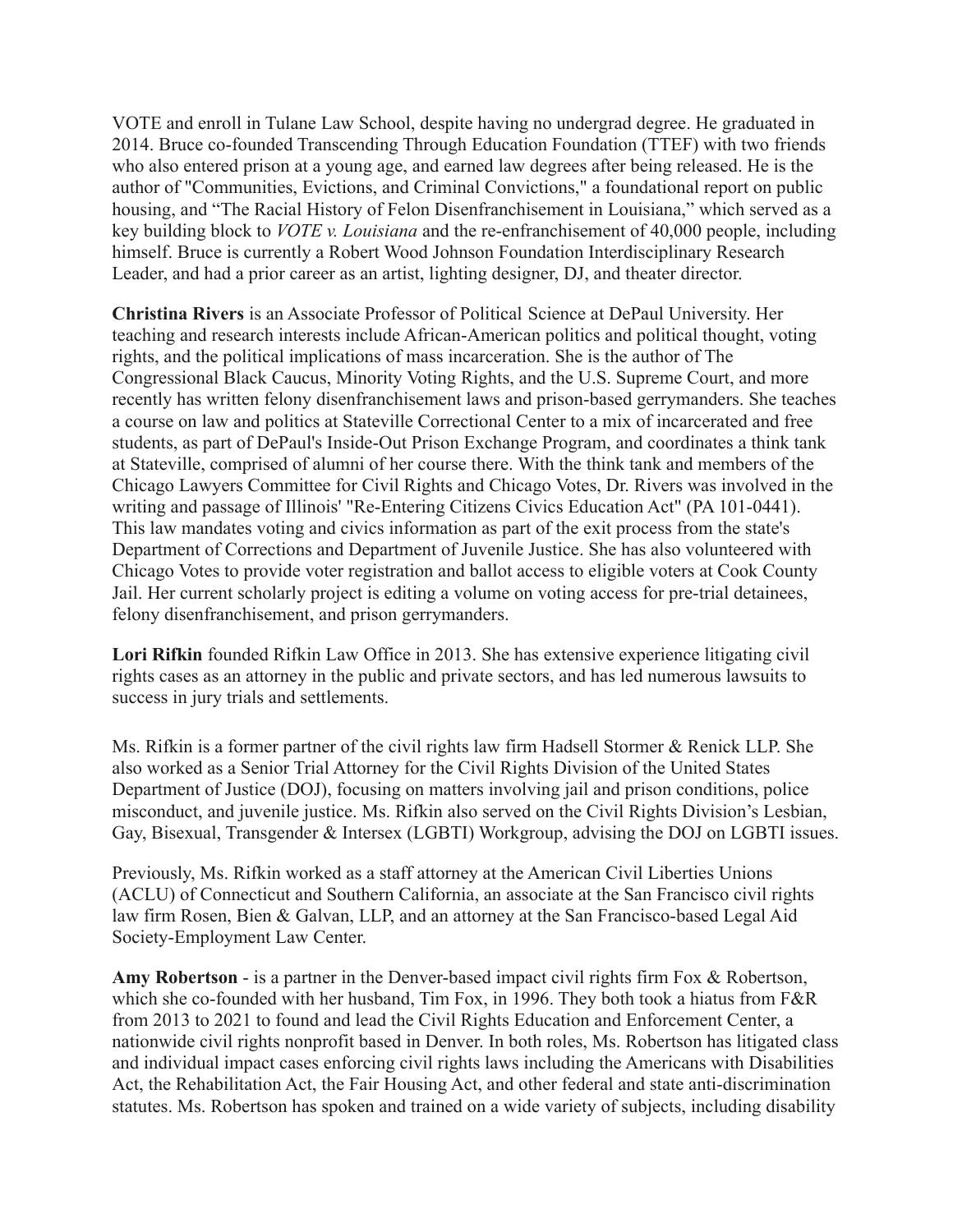rights, fair housing, and class actions. Originally from Washington, DC, Ms. Robertson graduated from Yale Law School in 1988 and is licensed to practice in Colorado and DC.

**Nancy Rosenbloom** has been a lawyer fighting for equal justice for more than 25 years. She has represented clients in civil rights, reproductive rights, criminal defense and youth law matters, through individual cases, impact litigation, and policy advocacy. Ms. Rosenbloom graduated from Brown University and Columbia University Law School. After clerking for federal judge U.W. Clemon in Alabama, she was a staff attorney and Special Litigation Director at the NYC Legal Aid Society, Judicial Strategy Director at the Center for Reproductive Rights, Project Director at the City Bar Justice Center and Legal Advocacy Director at National Advocates for Pregnant Women.

**Laura Rovner** is Professor of Law and Director of the Civil Rights Clinic at the University of Denver Sturm College of Law, where she has taught since 2004. Through the clinic, she supervises law students representing incarcerated clients in constitutional litigation about prison conditions, such as indefinite solitary confinement, denial of outdoor exercise, lack of adequate medical and mental health care, and the free exercise of religion. She is a recipient of the ACLU of Colorado's Edward Sherman Award for Outstanding Legal Work on Behalf of Further Civil Liberties in Colorado, the University of Denver's Distinguished Teaching Award, and has been named as one of 5280 Magazine's Top Lawyers in Civil Rights for multiple years. Professor Rovner was a member of the litigation teams that led to the creation of outdoor exercise yards at the state of Colorado's supermax prison, for which the team was selected as a finalist for the 2017 Trial Lawyer of the Year Award from the Public Justice Foundation. She has provided expert testimony before the European Court of Human Rights about conditions of confinement in the federal supermax prison, and served on the Colorado legislature's Work Group on Serious Mental Illness in Long-term Isolated Confinement. She lectures and writes frequently about the rights of people incarcerated in prisons and jails, particularly about solitary confinement. Her 2018 talk at TEDxMileHigh - [What happens to people](https://www.ted.com/talks/laura_rovner_what_happens_to_people_in_solitary_confinement) in solitary confinement - was selected for inclusion on the TED website and has been viewed over 2.3 million times. Laura graduated from Cornell Law School and received her LLM from Georgetown University Law Center.

**Jessie Rossman** joined the ACLU of Massachusetts as a staff attorney in June 2013. She has both trial level and appellate advocacy experience, and litigates on a broad range of civil rights and civil liberties issues, including privacy and technology, free speech, reproductive rights, and gender discrimination. She was recognized as a 2015 [National Law Journal Boston Rising Star](http://www.nationallawjournal.com/id=1202738024122/The-National-Law-Journal-Connecticut-Law-Tribune-Announce-Boston-Rising-Stars?slreturn=20151019103903).

Jessie has a law degree from Harvard Law School and a bachelor's degree from Yale University. Before joining the ACLU of Massachusetts, Rossman served as a law clerk to Judge Raymond C. Fisher of the U.S. Court of Appeals for the Ninth Circuit. She also worked as a staff attorney at the ACLU of Michigan and as a litigation fellow at the Natural Resources Defense Council.

Prior to joining the ACLU of Massachusetts, Jessie settled a pregnancy discrimination lawsuit in *Prater v. Detroit Police Department*, resulting in a new policy to ensure that pregnant officers were protected against discrimination on the job, and briefed *Duncan v. Granholm*, a class action lawsuit which challenged the state of Michigan to reform its broken indigent defense system.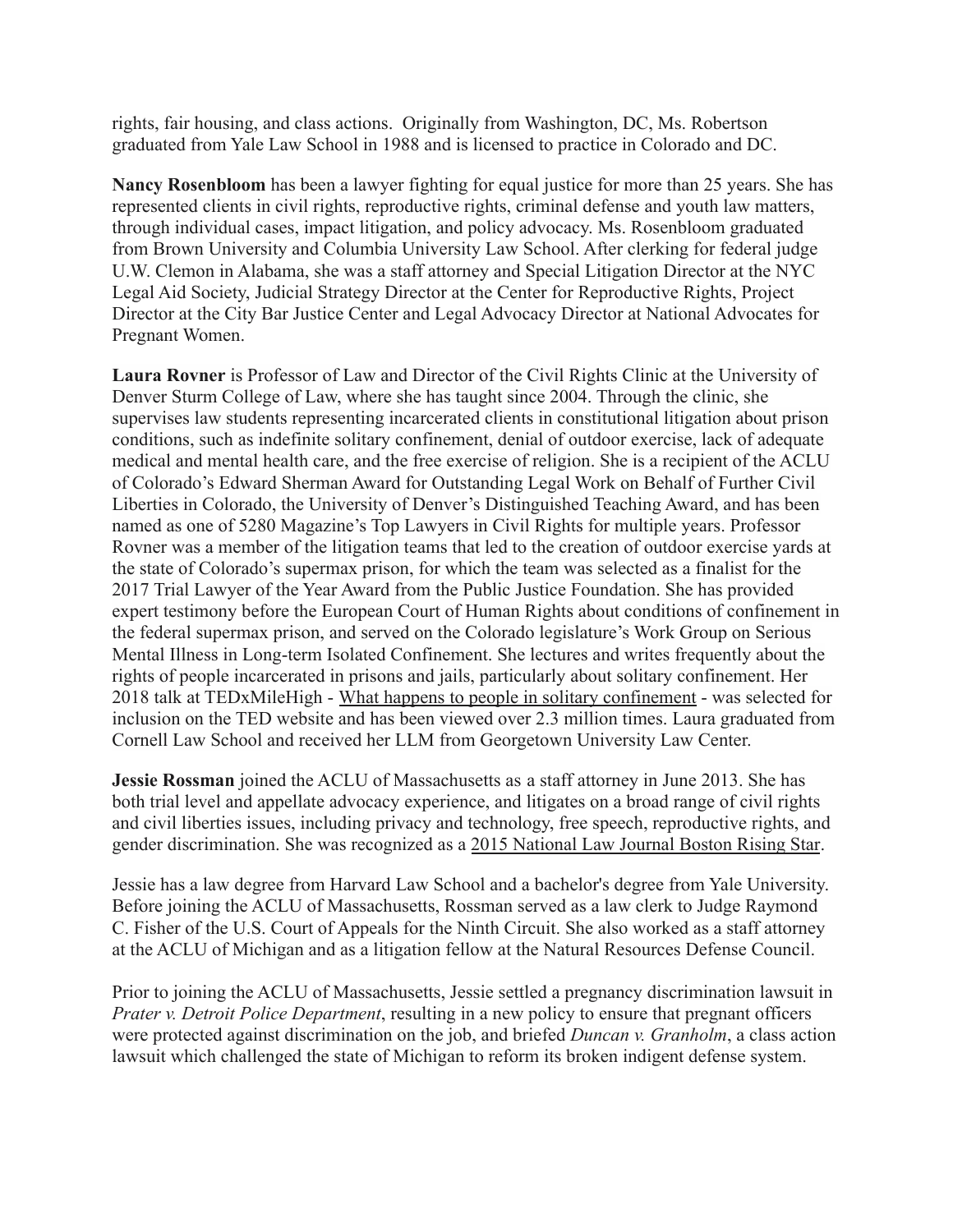**Richard Saenz (he/him)** is a Senior Attorney and the Criminal Justice and Police Misconduct Strategist at Lambda Legal, the oldest and largest national legal organization committed to achieving full recognition of the civil rights of lesbians, gay men, bisexuals, transgender people and those living with HIV. He coordinates Lambda Legal's litigation and policy work on behalf of incarcerated people, against the criminalization of LGBTQ+ people, and rooting out bias in the legal system.

Currently, Richard is the program manager for *Protected & Served? 2022*, Lambda Legal's groundbreaking community survey on government misconduct in the criminal legal system to be launched in May 2022. His policy advocacy includes the *Gender Identity Respect, Dignity, and Safety Act* (NY) and changes to the federal Bureau of Prisons Transgender Offender Manual.

Richard is lead counsel in *John Doe v. Delaware County*, concerning discrimination against an incarcerated person living with HIV who was unlawfully denied participation in a prison's work program and disclosure of his HIV-positive status. He was lead counsel in *Dorn v. Michigan DOC* that resulted in substantive changes to the DOC's policy directive that unlawfully discriminated against incarcerated people living with HIV, a review of other individuals who were classified to administrative segregation under the policy, and a monetary settlement.

He was a lead member of the litigation team in *Hicklin v. Precythe,* a successful challenge to Missouri's DOC's "freeze frame" policy denying appropriate health care to transgender people in its custody, in one of the first court decisions to rule specifically that "freeze-frame" policies are unconstitutional as they are in violation of the Eighth Amendment's prohibition on cruel and unusual punishment. The court ordered that Ms. Hicklin have access to hormone therapy, permanent body hair removal, and access to gender-affirming canteen items.

In *Rhines v. Young*, a capital case in South Dakota, Richard was co-author of an amicus brief urging the U. S. Supreme Court to allow Mr. Rhines to present evidence that anti-gay bias was a factor in some jurors' decisions to sentence him to death. And he co-authored an amicus brief in *New York State Rifle & Pistol Association, Inc. v. Corlett concerning the constitutionality of New* York's licensing for concealed carry permits. The brief details the elevated risk of harm from firearms towards LGBTQ people including hate violence and suicides. He has authored *amicus* briefs on the right to health care for incarcerated transgender people, the rights of sex workers, and the rights of incarcerated LGBTQ people to have their cases reviewed.

Richard is a frequent speaker on criminal justice and policing issues at national conferences, law schools, and bar associations. His work has been featured in the *Washington Post*, *USA Today*, *Newsweek*, and *The Advocate*. In 2016, he served as a panelist at the White House LGBT/HIV Criminal Justice Briefing.

Recently, Richard was selected to receive the LGBT Bar Association of New York's 2022 Community Excellence Award. He has been named a Hispanic National Bar Association's Top Lawyers Under 40 and a National LGBTQ Bar Association's Best LGBT Lawyers Under 40.

He received his Juris Doctor from Fordham University School of Law, where he was a Stein Scholar for Public Interest Law and Ethics. He holds a Bachelor of Arts from Georgetown University.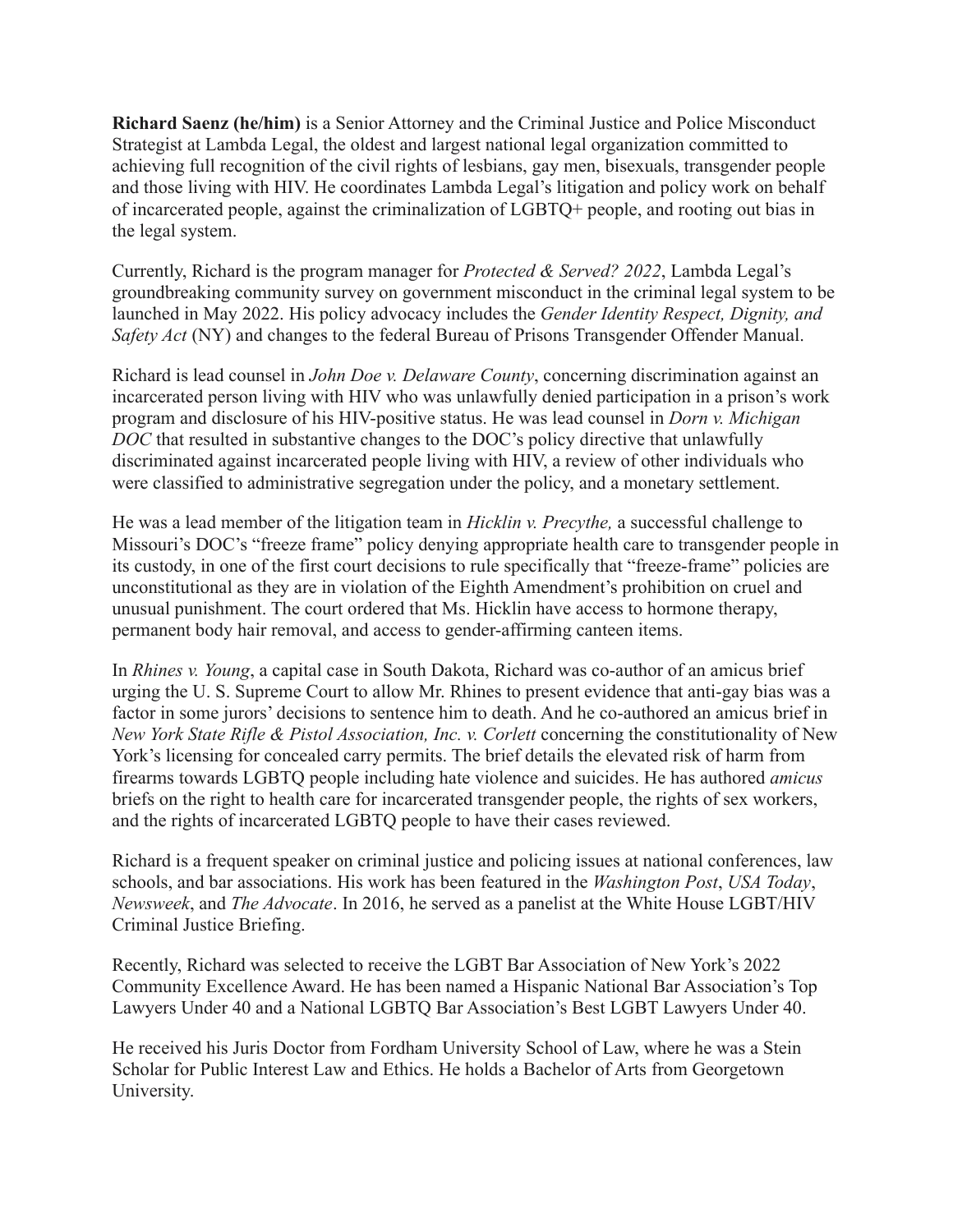**Jose Saldana** is the Director of Release Aging People in Prison (RAPP). Jose was released from state prison in January 2018, after 38 years of incarceration and four parole denials. During his decades in prison, he obtained a college degree. More importantly, he committed himself to organizing and advocating for racial justice and meaningful changes to the criminal legal system, including transformative changes to parole and sentencing. He is an alumnus of the Resurrection Study Group, which espouses the Non-Traditional Approach to Criminal and Social Justice. Since his release from prison, Jose has been a critical advocate pushing for key policy changes for incarcerated people and building strategic partnerships to end mass criminalization. He was chosen as RAPP's director by Mujahid Farid and the entire RAPP leadership collective just before Farid's passing in late 2018. As an advocate, Jose is a prominent national speaker on issues of mass incarceration and ending life sentences. He is the recipient of the 2019 Freedom Fighter Award issued by Citizens Against Recidivism. He mentored hundreds of men during his years inside and continues to inspire all of us with his energy, commitment, and leadership.

**Jessica Sandoval**, National Director of the Unlock the Box Campaign to End Solitary Confinement, has 25 years of experience reforming the youth and adult justice systems. Mrs. Sandoval uses her organizing and advocacy expertise to develop and administer strategies and tools to support state campaigns aligned with the mission of the "stop solitary" movement.

**Margo Schlanger** is the Wade H. And Dores M. Mccree Collegiate Professor of Law at the University of Michigan, where she has taught since 2011. After clerking for Justice Ruth Bader Ginsburg of the U.S. Supreme Court, she began her legal career as a trial attorney in the U.S. Department of Justice Civil Rights Division, where she worked to remedy civil rights abuses by prison and police departments. Her scholarship about prison litigation has appeared in many leading law reviews, and is frequently cited by courts and litigants. A leading authority on civil rights issues and civil and criminal detention, she served on the Vera Institute's blue ribbon Commission on Safety and Abuse in America's Prisons; worked as an advisor on the development of proposed national standards implementing the Prison Rape Elimination Act, and testified before the Prison Rape Elimination Commission. She also served as the reporter for the American Bar Association's revision of its Standards on the Treatment of Prisoners. She has served as both an independent monitor and an expert in systemic prisoners' rights lawsuits.

**Aditi Shah** is the Borchard Fellow in the ACLU's National Prison Project, where she litigates cases challenging unlawful immigration detention conditions and pursues strategic litigation and advocacy to increase access to counsel at immigration detention facilities, with a focus on addressing the needs of incarcerated older adults. Aditi holds a B.A. in History and Health: Science, Society, and Policy from Brandeis University and a J.D. from Harvard Law School, where she was a student attorney at the Harvard Immigration and Refugee Clinic and a research assistant to Professor William B. Rubenstein, an expert in complex litigation and class action law. Following graduation, she clerked for the Hon. Richard C. Wesley of the U.S. Court of Appeals for the Second Circuit.

**David Shapiro** has devoted his career to fighting for racial justice and civil rights, first at the ACLU National Prison Project, and since 2012 as a MacArthur Justice Center attorney and a Northwestern Law clinical faculty member. He has spent major portions of his career as both a federal trial court lawyer and a federal appellate lawyer.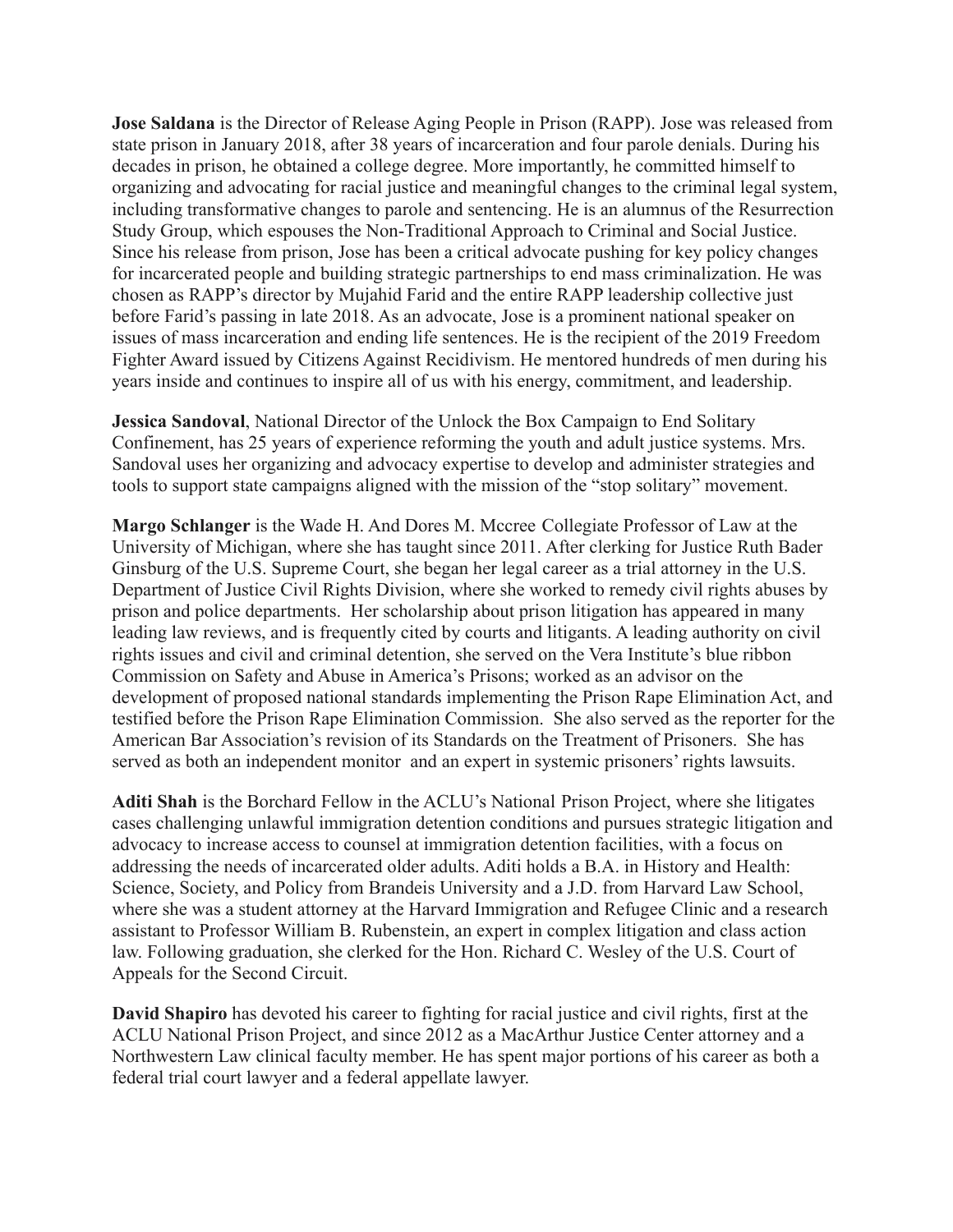In 2016, David founded the Justice Center's Supreme Court and Appellate Program, which he directs. As reported by U.S. Law Week, the group has "won a string of civil rights and criminal justice victories." The Supreme Court and Appellate Program, which currently consists of fourteen appellate attorneys, exists to ensure that people subjected to police brutality, indecent prison conditions, wrongful convictions, and other law enforcement abuse have the best representation possible in appellate and Supreme Court cases—cases that will help to determine the future of civil rights protections throughout the United States.

David has argued appellate cases in state and federal courts across the nation, including the U.S. Supreme Court, the Illinois Supreme Court, the Seventh Circuit, and many other appeals courts sitting both as panels and en banc. He has won major victories on such issues as police brutality, deaths in custody, wrongful convictions, prisoners' religious exercise, criminal sentencing, and freedom of speech.

David spent the first ten years of his career litigating principally in federal district courts. For example, he obtained a consent decree that restructured a jail's censorship policies, helped to try a case that abolished the segregation of prisoners with HIV throughout the State of Alabama, and litigated many federal cases on behalf of innocent people who were wrongfully convicted.

David has the privilege of exposing law students to the power of litigation to achieve justice. Students working under his supervision have argued and won cases in federal courts across the United States on such issues as the rights of transgender prisoners, qualified immunity, sexual abuse by correctional officers, and other civil liberties.

David is also an accomplished scholar on civil rights, incarceration, and policing. He has published law review articles on these topics in the *Harvard Law Review*, the *Notre Dame Law Review*, and the *George Washington Law Review*, among many others, in addition to co-authoring a textbook on prisoners' rights and training federal court staff on civil rights litigation through the Federal Judicial Center.

David graduated summa cum laude from Harvard College in 2001, was a Fulbright Scholar from 2001-02, graduated from Yale Law School in 2005, and clerked for Judge Edward R. Becker on the Third Circuit.

**Brenda V. Smith** is professor of law at the American University Washington College of Law and Director of the Community Economic Development Law Clinic. From 2018-2020, Smith served as Senior Associate Dean for Faculty and Academic Affairs at the law school. Professor Smith has directed The Project on Addressing Prison Rape since 1998. In 1993, Professor Smith was awarded the Kellogg National Leadership Fellowship and, in 1998, inducted into the D.C. Women's Hall of Fame for her work on behalf of low-income women and children. In November 2003, Professor Smith was appointed to the National Prison Rape Elimination Commission by the United States House of Representatives Minority Leader, Nancy Pelosi (D-CA). Prior to Professor Smith's faculty appointment at the Washington College of Law, she was the Senior Counsel for Economic Security at the National Women's Law Center and Director of the Center's Women in Prison Project and Child and Family Support Project. Professor Smith's scholarly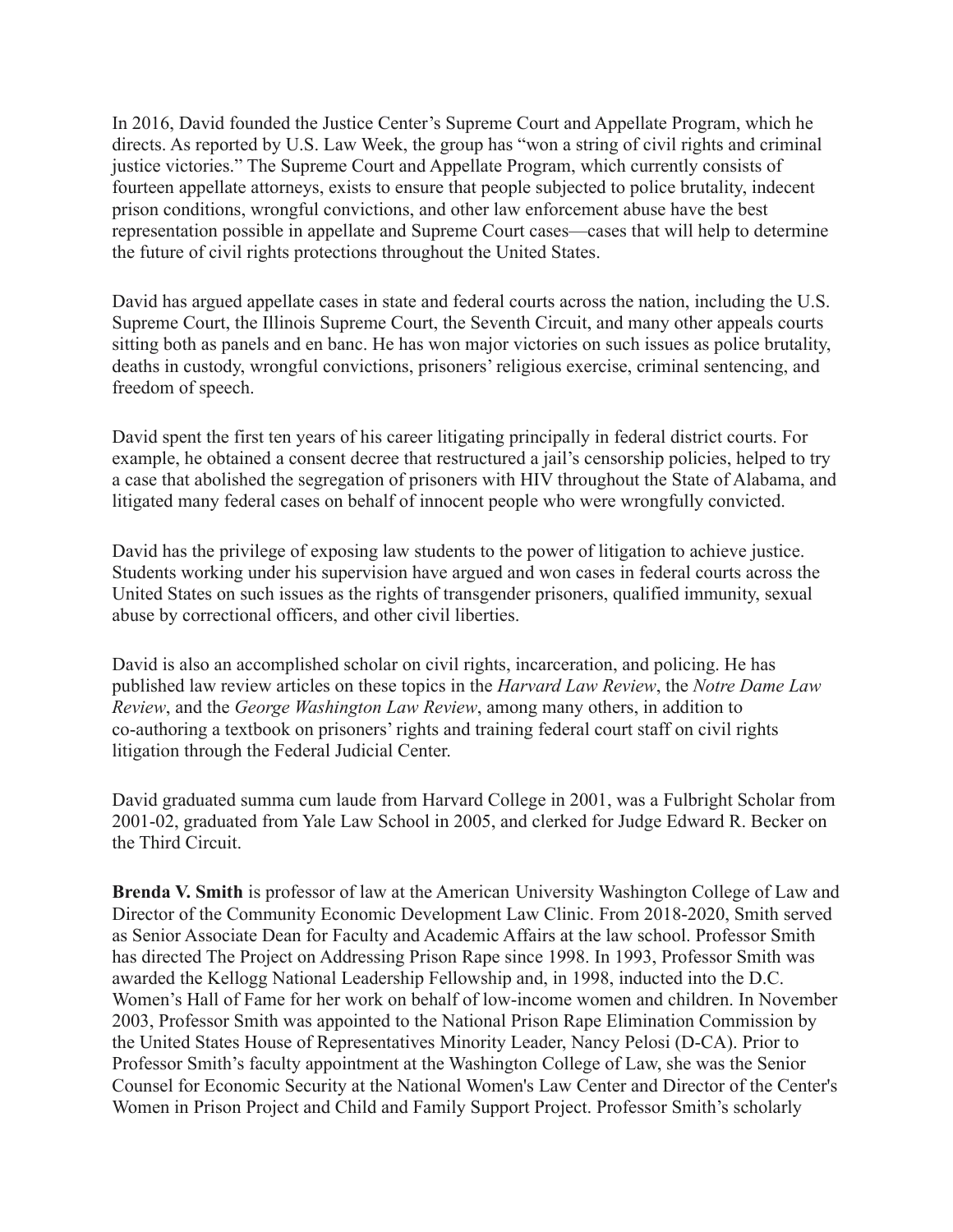work and writing focuses on the intersections of gender, crime, and sexuality. She is widely published and has received the Emmalee C. Godsey Research Award for her article *Battering, Forgiveness and Redemption*, 12 AM. U. J. GENDER SOC. POL'Y & L. 921 (2003) and the 2017 Pauline Ruyle Moore Scholar for Outstanding Scholarship Area of Public Law: Boys, Rape, and Masculinity: Reclaiming Boys' Narratives of Sexual Violence in Custody, 93 N.C. L. Rev. 1559 (2015). Her most recent scholarship is *Promise Amid Peril: PREA's Efforts to Regulate An End To Prison Rape*, 57 AMER. CRIM. L. REV. 1599 (2020). Relevant speaking engagements include the Convening on Women and Girls in the Criminal Justice System in June 2016 at the White House, Testimony before the United States Commission on Civil Rights hearing in *Women in Custody: Seeking Justice Behind Bars* in 2019, and Testimony before the U.S. Department of Justice Review Panel on Prison Rape in 2020.

**Jennifer Soble** is the founder and executive director of the Illinois Prison Project. After spending years representing clients condemned to die in prison in intentionally labyrinthian court proceedings, Jennifer founded IPP to advocate for better mechanisms for the release of people from prison. Prior to founding IPP, Soble was a staff attorney in the trial division of the Public Defender Service for the District of Columbia and an Assistant Federal Defender in the Northern District of Indiana. In both jobs, she represented indigent clients charged with serious felonies and specialized in forensic issues, as well as juveniles charged as adults and sentencing law.

She has also been Senior Legal Counsel to The Justice Collaborative where she worked with organizers, activists, and political candidates to advance criminal legal reform; a visiting clinical professor at Northwestern Pritzker School of Law's Bluhm Legal Clinic where she represented juveniles and youthful offenders charged with serious felonies; and a litigation fellow for the Public Citizen's Litigation Group where she litigated consumer protection, civil rights, and First Amendment cases. After graduating from the University of Michigan and Yale Law School, Soble clerked for Judge R. Guy Cole of U.S. Sixth Circuit Court of Appeals.

**Xanat Sobrevilla** leads OCAD's campaign and coalition work. While supporting anti-deportation campaigns, Sobrevilla also ensures that OCAD plays a meaningful role in the Erase the Gang Database Coalition and push back on the ways surveillance is used to target immigrants for deportation. She transitioned into OCAD after being involved with the Immigrant Youth Justice League (IYJL) and the group decided to focus on anti-deportation tactics as one of the means for collective liberation.

**Amber Thorpe** is an office manager and paralegal. Originally from Los Angeles, Amber moved to New Orleans to attend college at Tulane University and they graduated in 2018 with a dual degree in anthropology and political science, with a minor in Africana studies. Before working at the 1024 Building, they worked at Tulane University's Center for Public Service coordinating service-learning courses and facilitating conversations about equity and oppression on Tulane's campus.

**Shira Wakschlag** is the Senior Director of Legal Advocacy and General Counsel for The Arc. Her work involves directing The Arc's participation in disability rights litigation to advance the rights of people with intellectual and developmental disabilities nationwide, including cases pertaining to education, voting rights, criminal justice, and health care. Shira also oversees The Arc's amicus practice, participating in briefs to educate courts around the country about matters